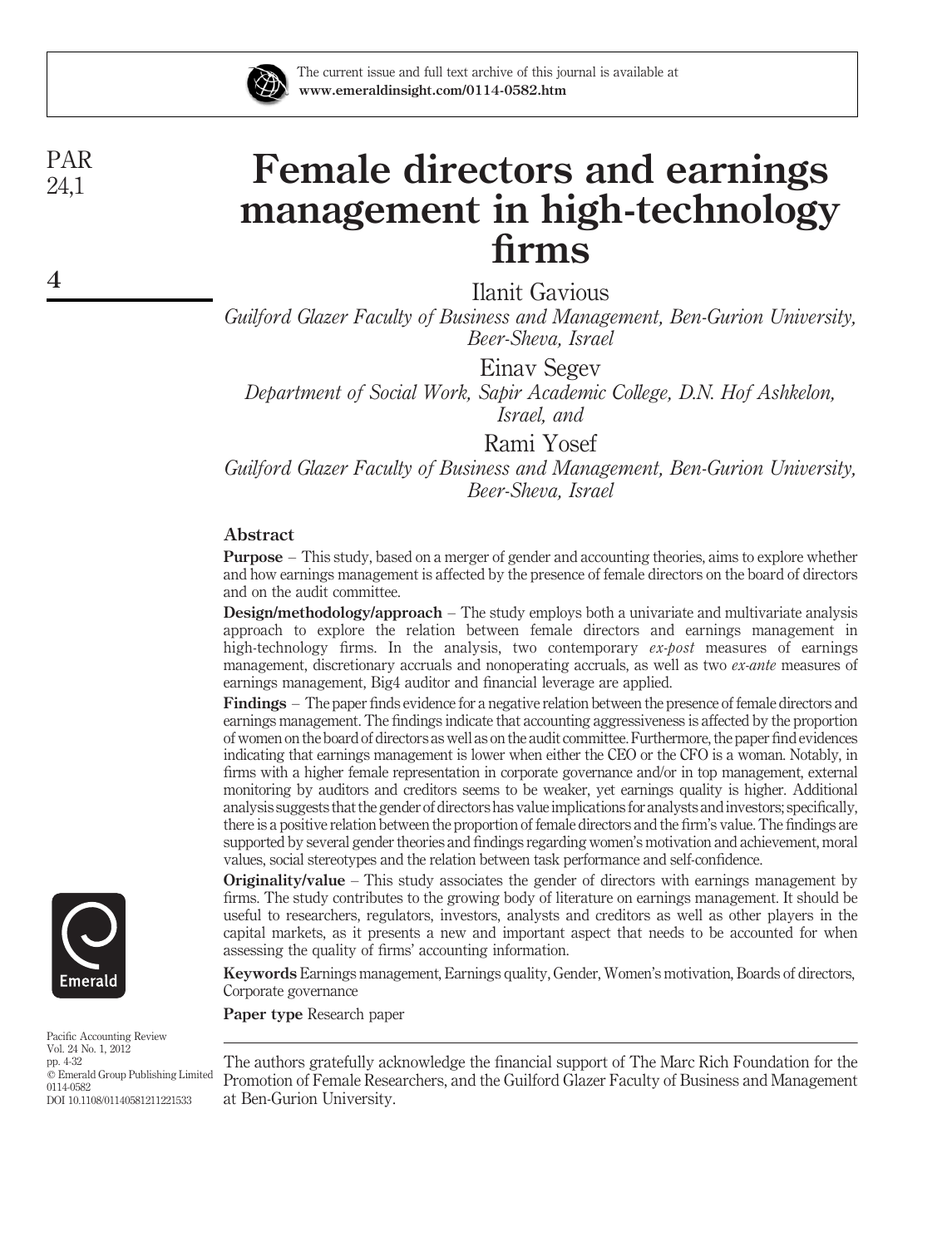## 1. Introduction

Revelations of massive accounting frauds involving large corporations (e.g. Enron) have drawn growing academic attention to the incentives of managers to manage earnings. While the evidence on capital market motives for earnings management is abundant, the academic literature on the relationship between earnings management and the gender of the firm's directors is scarce. Notably, such research requires gender theories to be incorporated into the accounting discipline. The gender perspective may increase understanding of the motives for and the extent of engaging in accounting manipulation. The claim at the heart of this perspective is that gender has implications for engaging in certain behaviors and abstaining from others due to role expectations associated with gender. Markedly, a gender-based explanation will clarify the socio-cultural context against which decisions are made within the organization.

In this study, we associate earnings management by high-technology firms with the gender of its directors. Specifically, we seek to explore the effect of the presence of female directors on the board of directors (henceforth BOD) and on the audit committee on earnings management. This allows us to corroborate evidence from the BOD setting with evidence from the audit committee setting, both of which are instrumental in overseeing management in order to control opportunistic management behavior such as earnings management. In an additional analysis, we test the effect of chief executive officer (CEO)/chief financial officer (CFO) gender on earnings management. We differentiate between independent directors and executive managers because earnings management may be conducted by executive managers (CFO and CEO in particular), but it should be detected and deterred by independent directors.

The study uses a sample of Israeli high-technology firms listed in the USA (traded on the NYSE or the NASDAQ) between 2002 and 2009. The Israeli case is particularly interesting since up until only a few years ago, women in Israel were virtually unrepresented on company boards[1]. Currently, the proportion of women on the boards of public companies in Israel is around 15 percent, similar to that in the USA. For comparison, the proportion of women on the boards of public companies around the world is: 7.8 percent in Germany, 10 percent in Spain[2], 11.5 percent in the UK, 12 percent in The Netherlands, 13 percent in Canada, 18 percent in Denmark, 26 percent in Finland, 27 percent in Sweden, and 44 percent in Norway (Bermig and Frick, 2010; Adams and Ferreira, 2009; Catalyst, 2009). The high percentage of female board members in Norway is due to its quota system. Thus, the issue of the impact of female directors on earnings quality, and whether female representation on company boards should be increased in general, and by law in particular, is also relevant for the USA as well as most European countries (Srinidhi et al., 2011).

The Israeli Government is currently promoting a bill that will increase the representation of women on the BODs of public companies. The purpose is to force companies to appoint a specific number of women to their BODs, such that women would constitute approximately 50 percent of board members[3]. Furthermore, companies will be obligated to publish information related to the integration of women in the company[4].

In the study, we focus on high-technology firms. Sample homogeneity is particularly germane in the context of our study, as firms are subject to different earnings-management incentives due to regulation or other industry-specific factors. For example, financial firms are subject to earnings-management incentives that are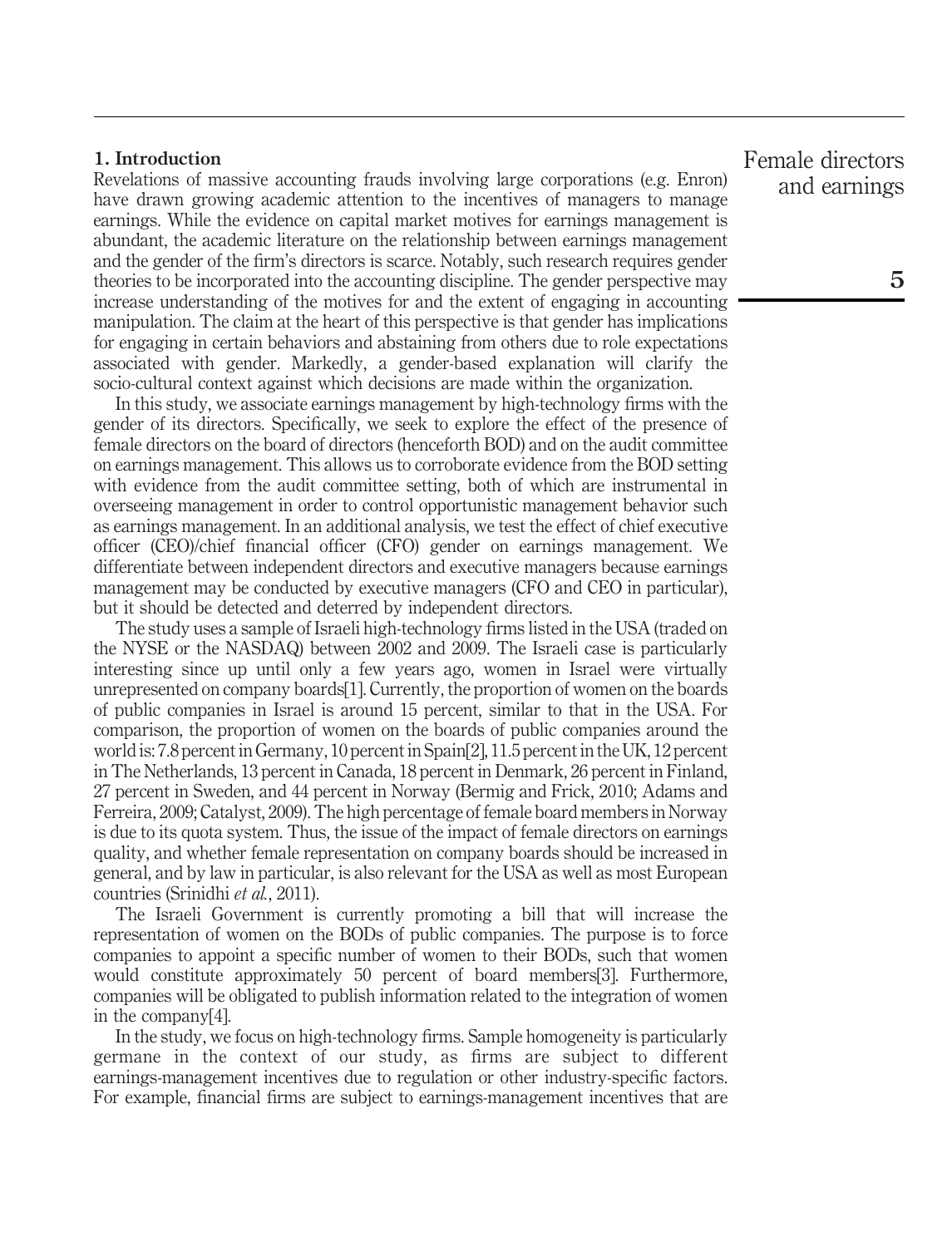more complex due to regulation and other factors (Burgstahler and Eames, 2003; De Franco et al., 2011). Additionally, different industries differ in key attributes such as R&D intensity, profit margins, growth prospects, financial risks, reliance on collaboration with other companies and lifecycle stage, which also potentially affect earnings-management incentives and value implications of earnings management. Hence, our study, dealing with management intent and inadequate oversight in reporting biased earnings results, requires a homogeneous group of firms. The restriction to high-technology companies ensures that our sample consists of a sufficiently large and fairly homogeneous sample.

The high-tech sector also makes an interesting case for studying female directors' behavior, as this sector is characterized by challenges, frequent change and ongoing uncertainty. According to gender literature, we are dealing with women who have shattered the "glass ceiling" and worked their way into positions that require skills, behavior and a degree of risk-taking that was previously related to men (Jenkins, 1987; Morrison *et al.*, 2004). The literature indicates that these women have broken down the cultural barriers by proving that women can also serve in high-ranking positions. Notably, in the study we show that the representation of female directors on the boards of Israeli high-tech firms has reached the average level in Israel – about 15 percent.

In the analysis, we apply two contemporary measures of earnings management: discretionary accruals and nonoperating accruals. Discretionary accruals are from the widely applied modified Jones (1991) model, augmented to control for the impact of firm performance on accruals (Kothari et al., 2005) and for growth (McNichols, 2002). Nonoperating accruals are as described by Givoly and Hayn (2000). This measure serves as an alternative proxy for earnings management, which avoids empirical concerns regarding the Jones model (Dechow et al., 1995; Erickson and Wang, 1999). Following prior research (Aboody et al., 2005; Raman and Shahrur, 2008), we use the absolute value of discretionary, as well as nonoperating, accruals to estimate the magnitude of earnings management. We define our calculated abnormal accruals measures to be  $ex\text{-}post$ measures of earnings management. Next, we identify the existence of a Big4 auditor and the degree of firm leverage as  $ex\text{-}ante$  measures of earnings management, based on the conjecture that improved external monitoring will reduce both the bias and noise in reported earnings (Francis et al., 1999; Yu, 2007).

Employing both a univariate and multivariate analysis approach, we find evidence for a negative relation between the proportion of female directors and earnings management. The effect of the presence of women on the audit committee is similar to that on the BOD. The findings imply that female directors improve board monitoring as they constrain earnings management more than their male counterparts[5]. Alternatively, it may be that firms employing a larger number of women in top management and/or governance positions are, at the outset, firms with a higher awareness of the need for balance in business, they maintain higher social, environmental, legal and ethical standings, and they care about how they are perceived by the public. In these firms, higher quality earnings may be a direct result of the higher standards the firm holds as an entity. Nonetheless, the relation between the social, environmental, legal, ethical and moral standings of a firm, and the presence of women in high positions, together with the quality of earnings, need to be further explored in future research.

We also find evidence indicating that earnings management is significantly lower when either the CEO or the CFO is a woman[6]. Furthermore, we find that in firms with

6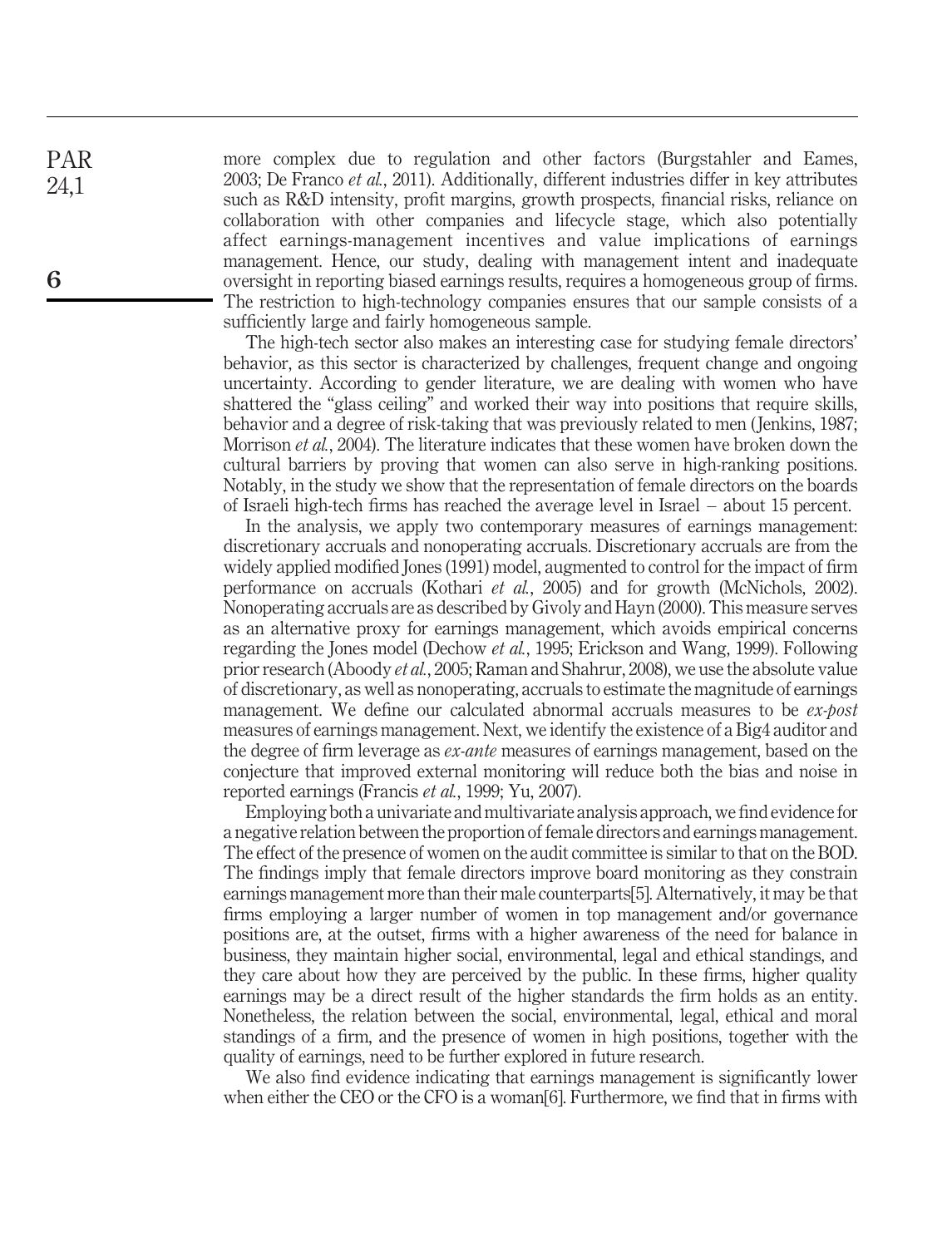a higher female representation in corporate governance and/or in top management, external monitoring by auditors and creditors is weaker, yet earnings management is lower. A possible interpretation of this seeming conundrum is that the presence of women serves as internal monitoring. Finally, additional analysis suggests that the gender of directors has value implications for analysts and investors; specifically, there exists a positive relation between the proportion of female directors and the firm's value.

Our findings are supported by the gender literature, which indicates a tendency towards conciliatory behavior by women in high-pressure situations compared to dictatorial-type behavior by men. These studies claim that, in fact, women complement men in management and bring a healthy balance to business (Malach Pines, 1989; Morrison *et al.*, 2004). The findings are also consistent with studies showing that female managers tend to take fewer risks than male managers (Powel and Ansic, 1997; Barber and Odean, 2001). Gender theory also suggests that women will not undertake a task – even if they anticipate success at it – unless they value it morally (Eccles, 1994). Furthermore, studies relating gender to ethical values theorize women to be more ethical in their judgments and behaviors than men (O'Fallon and Butterfield, 2003; Vermeir and Van Kenhove, 2007), and thus more likely to report illegal acts (Miethe and Rothschild, 1994) and fraudulent financial reporting (Kaplan et al., 2009). Additional studies, focusing on female directors, show that the presence of women improves the functioning and efficiency of the BOD as well as the firm's performance and value (Huse and Solberg, 2006; Adams and Ferreira, 2009; Campbell and Minguez-Vera, 2008). Hence, gender-based differences, fear of negative results due to misrepresentation of earnings and moral considerations, among other things, may offer an explanation for the findings that female executives abstain from, and female directors constrain and deter, earnings management more than do men. If female directors have an effect on their male counterparts, as documented in the gender literature, the overall reaction of the board can be affected by the women present, who will "raise the flag" of morality, strengthening the firm's internal monitoring by putting a heavier weight on the ethical considerations in the board's decisions.

The economic implication of our findings is that a regulatory move to increase the representation of women on corporate BODs may lead to a business world where the levels of fair disclosure and quality of earnings are higher. Furthermore, our study has a practical implication in that if the issue of the appropriate representation of women on BODs is related to the quality of financial reporting of companies, then it is part of the public interest; as such, it merits the oversight of the regulator.

The study contributes to the growing body of literature on earnings management. It should be useful to researchers, regulators, investors, analysts and creditors as well as other players in the capital markets, as it presents a new and important aspect that needs to be accounted for when assessing the quality of firms' accounting information.

The paper proceeds as follows. Section 2 contains our literature review. Section 3 describes our sample and presents our earnings management metrics. Section 4 discusses our research methods and results. Section 5 presents some additional analysis of the valuation implications of the presence of female directors. Section 6 concludes.

#### 2. Literature review

#### 2.1 Earnings management literature

Earnings management is the practice of making discretionary accounting choices to achieve a desired level of reported earnings. A vast body of literature exists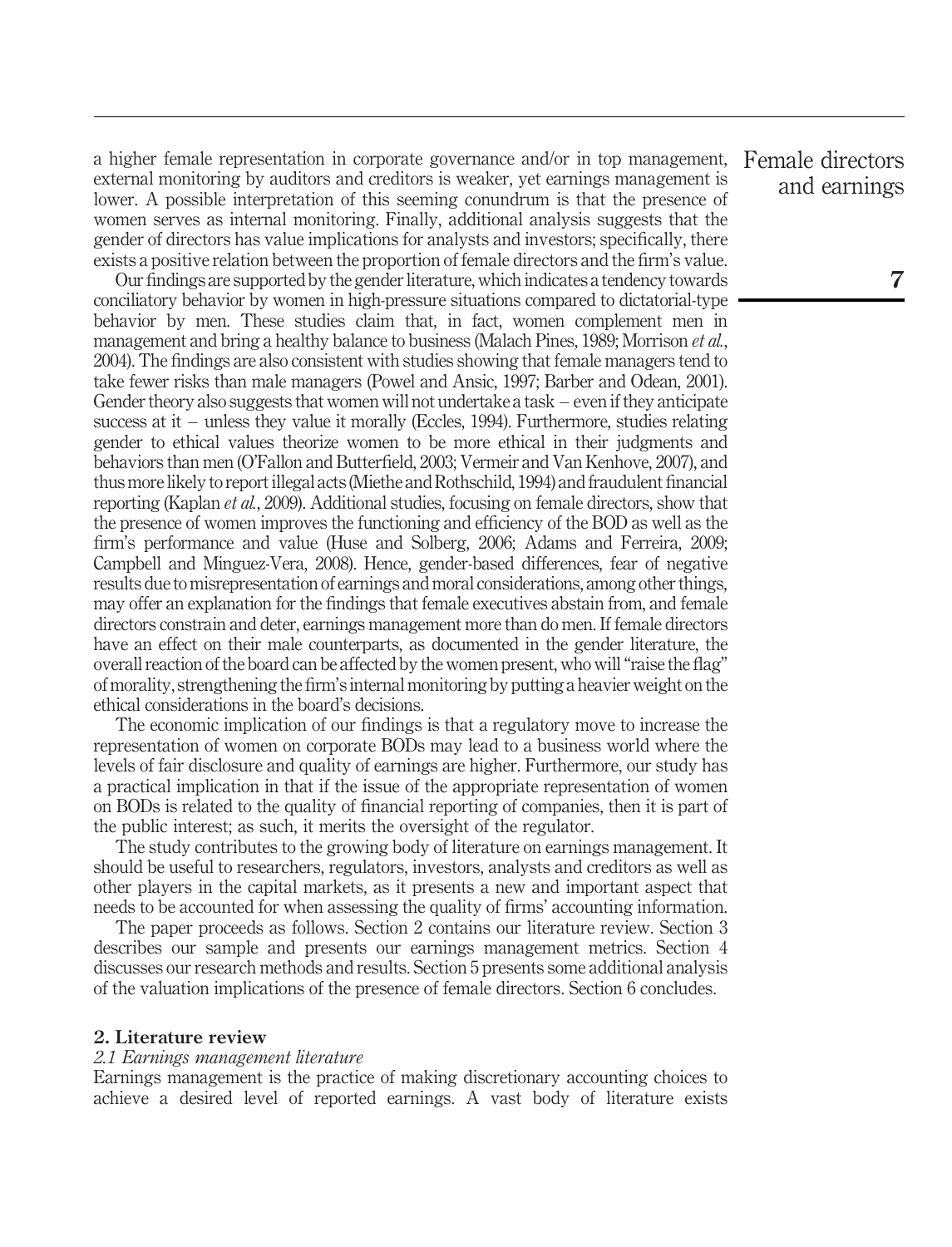on the incentives for earnings management. Nonetheless, it is only during the last decade that a strand of earnings management literature has developed, linking corporate governance and accrual manipulation. These studies generally document that the magnitude of accrual management is negatively associated with proxies of effective corporate governance such as board independence and audit committee independence (Klein, 2002; Xie et al., 2003; Benkraiem, 2009; Lin and Hwang, 2010). Additional studies present a negative relationship between earnings management and the BODs as well as the audit committee's size, expertise and the number of meetings; and a positive relationship between earnings management and the audit committee's share ownership (Lin and Hwang, 2010).

The few studies that relate earnings management to gender focus mainly on the gender of executive managers rather than on the gender of independent directors. For example, Krishman and Parsons (2008) show that the higher the proportion of female managers in a firm's executive management, the higher earnings quality is. Peni and Vahamma (2010) focus on CEOs and CFOs and find that female CFOs in US firms tend to be more conservative with respect to choice of accounting techniques and strategies. Nonetheless, they do not find evidence for a relationship between earnings management and the gender of the firm's CEO. Consistent with Peni and Vahamma (2010) and Wei and Xie (2009) show that female CFOs in Chinese firms are less aggressive in earnings management. Jiang *et al.* (2010) find evidence that a firm's CFO has a bigger influence on the extent to which earnings are managed than does the CEO. Schrand and Zechman (2011) relate a manager's propensity to commit fraud in financial reporting to managerial overconfidence. With respect to gender, Schrand and Zechman indicate that men are expected to be more over-confident than women in general, and in investment decisions in particular. However, they find limited evidence that gender is associated with the likelihood of committing fraud. In contrast to these studies, our study focuses on the role of board members critical to the governance of a firm, which is very different to that of a manager[7].

#### 2.2 Gender literature

Gender literature discusses the unique attributes of women in senior executive positions (Offermann and Armitage, 1993). It primarily asserts that the behaviors of women and men in the workplace are the result of social learning and are no different than the general cultural norms. The social norms with respect to women are different than those for men, and this is reflected in the workplace. Therefore, women in managerial positions often experience ambivalence and conflicts that men do not have to face. For example, studies (Hyde and Kling, 2001; Powell, 1988) have shown that women have different expectations of work; women view work as a source of personal development and self-fulfillment, while men are educated to view a career as a means of moving up in the hierarchy and a means of securing compensation. Powell (1988) argues that the gender differences found in management are based on stereotypes. He found that female managers are highly motivated managers and are just as dedicated as men. However, women are less concerned with economic profit (Betz et al., 1989). Additional studies (Malach Pines, 1989; Morrison *et al.*, 2004) show that in high-pressure situations men may behave in a more dictatorial manner, while women tend to be more conciliatory. As opposed to men, the more senior their managerial position, the less support women have in the workplace, and they therefore tend to avoid high-pressure events at work.

PAR 24,1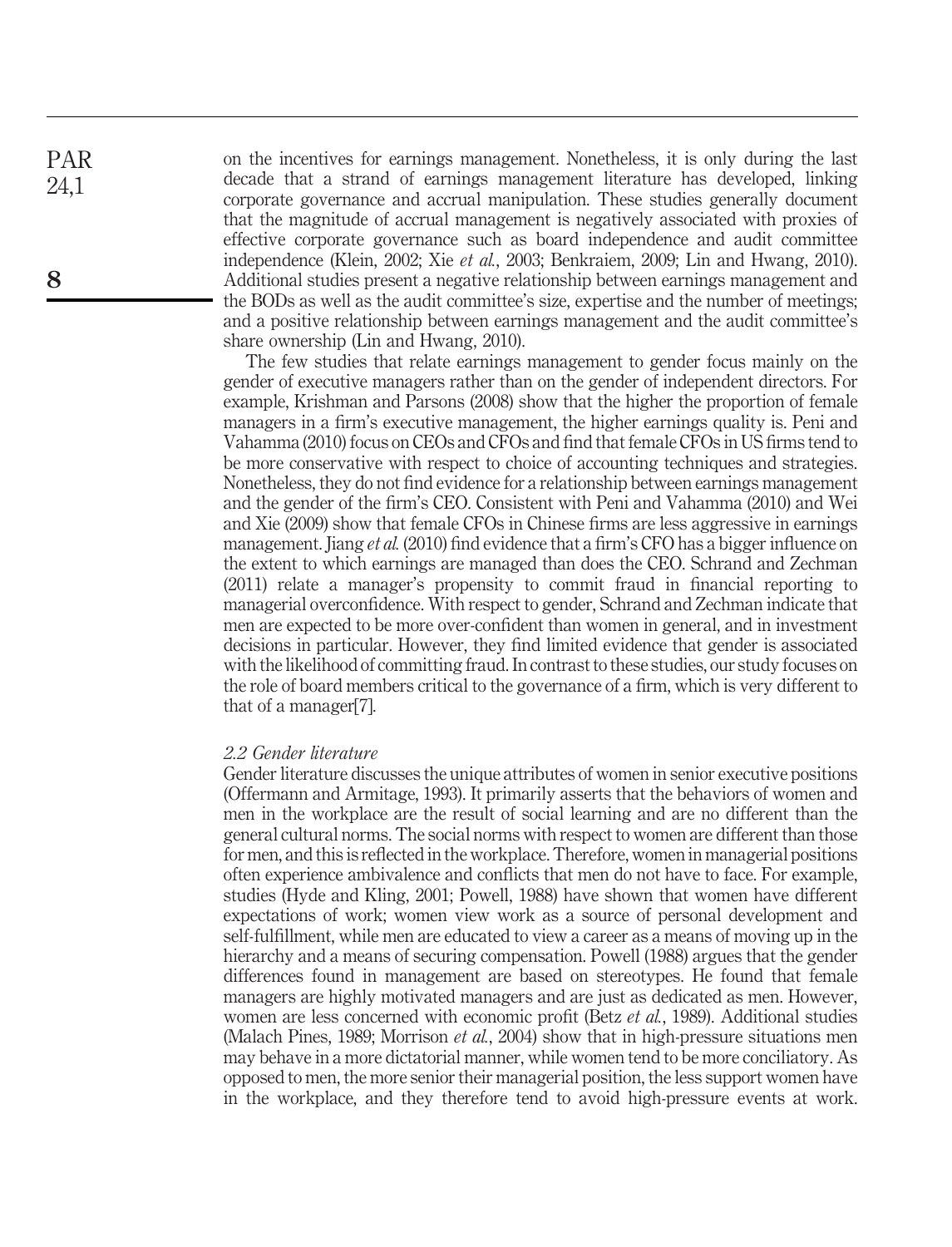Morrison *et al.* (2004) claim that the currently accepted assertion is that differences between men and women contribute to the organization, as women complement men in management and bring a healthy balance to business.

Unique gender characteristics can be seen in decision-making and risk-taking. The literature indicates that women tend to take fewer risks than men (Powel and Ansic, 1997; Barber and Odean, 2001), as women are given less room to err and express weakness. Another important aspect in this regard is the motivation to achieve. According to McClelland (1966, p. 481), "Clearly we need a differential psychology of motivation for men and women". Studies have shown that compared to men, women fear or avoid success (Mednick, 1989)[8]. Eccles (1994) also points to gender differences in expectations for success. An important factor in Eccles' model is the subjective value of the task. This parameter indicates that even if women expect to succeed, they will not undertake a task if they do not value it morally. Recent literature relating gender to ethical values theorizes females to be more ethical in their judgments and behaviors than males (Collins, 2000; O'Fallon and Butterfield, 2003; Vermeir and Van Kenhove, 2007; Kaplan et al., 2009). Miethe and Rothschild (1994) contend that females feel greater public responsibility to speak out against wrongdoing and are thus likely to report questionable or illegal acts more frequently than males. Kaplan et al. (2009) find that females are more likely to report fraudulent financial reporting. Based on these findings, in the context of the current study, the presence of women on the BOD as well as on the audit committee will constrain manipulation in earnings due to the moral/ethical issues involved.

The findings in the literature with respect to female directors indicate that female directors improve a board's functioning and efficiency as well as a firm's performance. For example, Fondas and Sassalos (2000), Huse and Solberg (2006), and Srinidhi et al. (2011), argue that female directors may improve a board's decision-making, behavior and effectiveness. This is due to women bringing different perspectives and opinions into a discussion (Fondas and Sassalos, 2000); women being exposed to different experiences than men due to different socialization processes (Srinidhi et al., 2011; Hillman et al., 2007; Ambrose and Schminke, 1999); or because female directors tend to be better prepared for the board meetings than men (Huse and Solberg, 2006). Adams and Ferreira (2009) find that female directors have a significantly positive impact on "board inputs and firm outcomes." They show that female directors have better attendance records at board meetings than men, and that they improve the attendance record of male directors as well. Additional studies examined the relation between gender diversity on the board and firm performance. These studies generally indicate that gender diversity is associated with improved financial performance and higher firm value (Erhardt et al., 2003; Carter et al., 2003; Farrell and Hersch, 2005; Campbell and Minguez-Vera, 2008). Erhardt et al. (2003), for example, relate these findings to gender diversity leading to a wider knowledge base. Srinidhi et al. (2011) present evidence that female directors improve earnings quality. The inferences from the literature on female directors seem to be consistent with those found for female managers with respect to women having higher ethical standards and greater risk aversion than men, playing more by moral considerations than by considerations of self-achievements, complementing men in management and bringing a healthy balance to business. All of these are consistent with the expectation that the presence of female directors will improve board monitoring and oversight (Terjesen et al., 2009) in terms of preventing or correcting opportunistic behavior such as earnings management.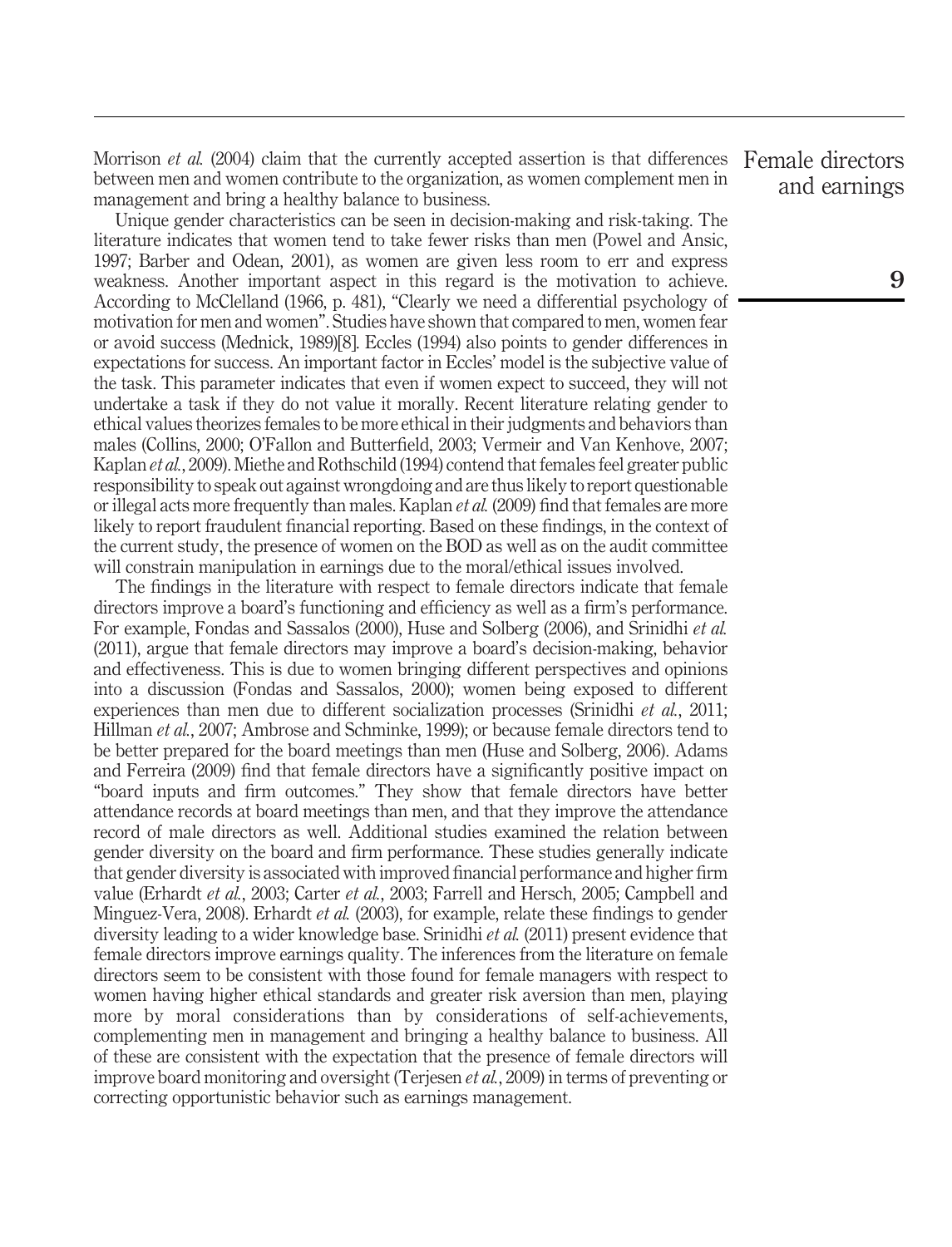| <b>PAR</b> | We point out that the findings from the gender literature which indicate that women   |
|------------|---------------------------------------------------------------------------------------|
| 24,1       | have a tendency towards conciliatory behavior in high-pressure situations do not      |
|            | necessarily imply that female directors will automatically agree with the majority of |
|            | male directors. Rather, the presence of women on the board can create a conciliatory  |
|            | atmosphere and increase the sense for moral considerations and ethical standings;     |
|            | hence, female directors may influence $-$ rather than be influenced by $-$ their male |
| <b>10</b>  | counterparts, again consistent with the findings that demonstrate that women          |
|            | complement their male counterparts and bring a healthy balance to business.           |
|            |                                                                                       |

#### 3. Data and earnings management metrics

We obtain financial as well as non-financial information for Israeli high-technology firms listed in the USA between 2002 and 2009. All firms report their financial statements in accordance with US Generally Accepted Accounting Principles. The case of the Israeli high-tech sector is unique and germane, as Israel is ranked among the leading countries to go IPO on NASDAQ (Avnimelech and Teubal, 2006). Previous studies have found that the emergence of the venture investment industry in Israel is considered to be the most successful instance of diffusion of the Silicon Valley model of venture capital outside of North America (Avnimelech and Teubal, 2004a, b; Bresnahan et al., 2001; Carmell and De Fontaenet, 2004). Notably, the portion of venture investments as a share of GNP in Israel is the highest in the world (Avnimelech, 2008; NVCA, 2007; EVCA, 2007) (NVCA – National Venture Capital Association, www.nvca. org; EVCA – European Venture Capital Association, www.evca.com). The Israeli context is also germane with regard to the representation of women on BODs. Specifically, Israel is undergoing a legislative process designed to increase the proportion of women on the BODs of public companies to about 50 percent, acknowledging the positive correlation between female presence on the BODs and the quality of business results and financial reporting.

The list of Israeli high-technology firms during the sample period is obtained from the Israel Venture Capital (IVC) online database. The IVC online database is a comprehensive database on Israel's high-tech industry created by the IVC Research Center. We extract market prices as well as analysts' target prices for the firms' shares from The Marker database. The following information was extracted from the Yif'at Capital Disk Co. database: accounting information from the firm's financial statements, the company's audit firm, management and corporate governance information required for our analyses, and the firm's industrial affiliation. Although the Yif'at Capital Disk provides a comprehensive set of selected information to satisfy the needs of researchers and practitioners, in cases where data were missing, we complemented it from the databases of Dun and Bradstreet (D&B) and from the SEC filings of the firms[9]. Our sample is composed of firms from four high-technology industries:

- (1) software systems and devices;
- (2) electronics;
- (3) electrics and optics; and
- (4) chemicals and pharmaceuticals.

In our analysis, we apply two contemporary measures of earnings management, discretionary accruals measure and nonoperating accruals measure (Geiger *et al.*, 2005).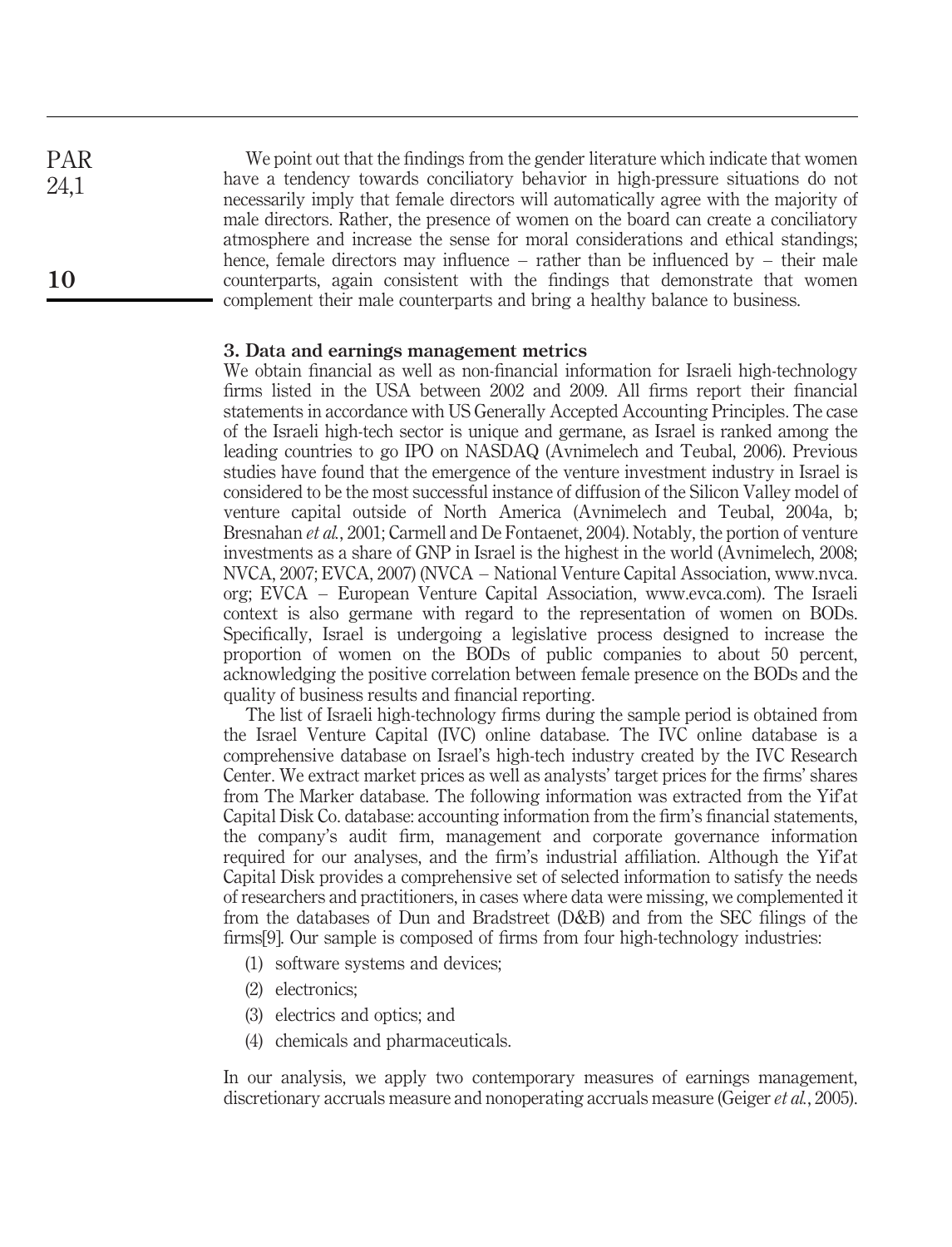We require that minimum discretionary accruals and minimum nonoperating accruals Female directors for our sample firms be higher than 1 percent of total assets, the same scale of managed accruals required in Balsam et al.'s (2002) study, in order to exclude firms that are less likely to have managed earnings[10]. We define our calculated abnormal accruals measures to be ex-post measures of earnings management. Next, we identify the existence of a Big4 auditor [11] and the degree of firm leverage as  $ex$ -ante measures of earnings management, based on the conjecture that improved external monitoring will reduce earnings management. Studies documenting the role of large audit firms in enhancing earnings quality show that firms audited by larger audit firms have lower abnormal accruals (Francis *et al.*, 1999). A standard explanation for the positive relationship between the size of an audit firm and the quality of the auditee's reported earnings is that larger audit firms provide higher-quality audits to reduce the risk of litigation and to protect their brand name reputation (De Franco *et al.*, 2011; DeAngelo, 1981; Becker et al., 1998). Financial leverage may proxy for the extent to which earnings are managed, given that creditors demand high-quality and conservative financial information. These creditors could be monitoring the firm and its accrual process and reducing information asymmetries, resulting in higher quality and conservative reported earnings (Fama, 1985; Berlin and Loeys, 1988; Yu, 2007). In all, we expect that earnings management should be less (more) prevalent in firms audited by a (non-) Big4 auditor as well as in more (less) leveraged firms.

#### 3.1 Discretionary accruals measure

The discretionary accruals component of reported earnings is proxied by unexpected accounting accruals identified by the modified Jones (1991) model. Following Kothari *et al.* (2005), we include return on assets (ROA, a proxy for performance) as an independent variable in the modified Jones model to account for the impact of firm performance on accruals (Raman and Shahrur, 2008). We add external financing matches based on recent research suggesting that changes in external financing activities lead to economic and statistical measurement errors in unexpected accruals (Shan *et al.*, 2010). We further add to the model the number of years from IPO listing as a proxy for firm age, another firm characteristic which may have a significant influence on earnings management activities[12]. Prior research also suggests that firms with higher growth opportunities tend to have higher accruals (McNichols, 2002; Cohen *et al.*, 2008). We thus control for growth options in the modified Jones model by including a book-to-market ratio (Raman and Shahrur, 2008).

For each firm in our sample, we estimate the following model:

$$
\frac{TACC_t}{TA_{t-1}} = \alpha^* \left(\frac{1}{TA_{t-1}}\right) + \beta_1^* \left(\frac{\Delta REV_t}{TA_{t-1}} - \frac{\Delta AR_t}{TA_{t-1}}\right) + \beta_2^* \frac{GPPE_t}{TA_{t-1}} + \beta_3^*ROA_t
$$
  
+  $\beta_4^* \frac{\Delta EXFIN_t}{TA_{t-1}} + \beta_5^*AGE_t + \beta_6^*BM_t + \varepsilon_t$  (1)

where TACC is total accruals, TA is total assets,  $\Delta$ REV is the change in revenues from previous year,  $\Delta AR$  is the change in accounts receivable,  $GPPE$  is gross fixed assets,  $ROA$  is net income before extraordinary items scaled by lagged total assets,  $\Delta XFIN$  is net external financing measured as the sum of net cash proceeds received from equity holders (equity issuances less dividends and repurchases) and net cash inflow received

and earnings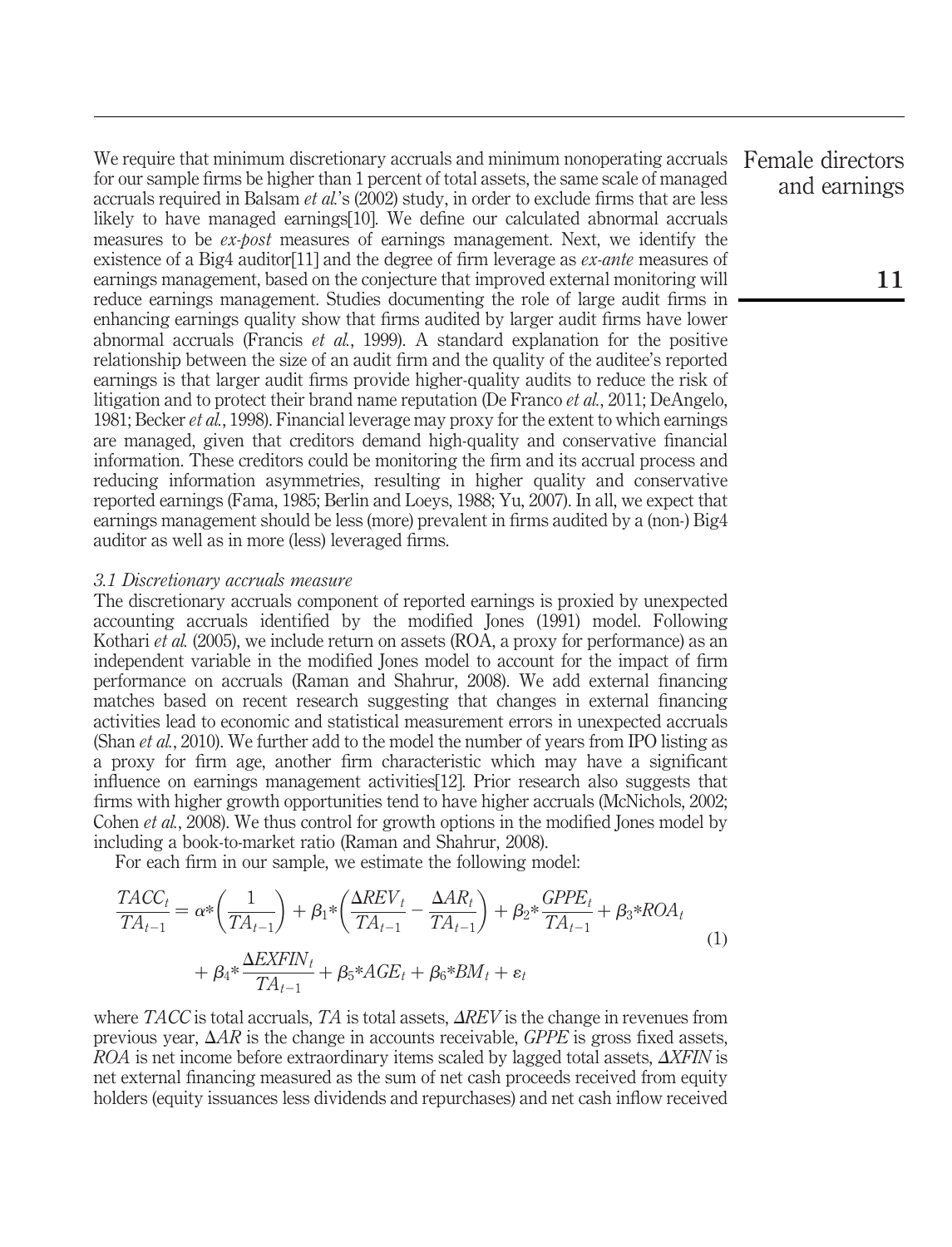from debt holders (debt issuances less debt repayments), AGE is the number of years from IPO listing, and BM is the ratio of total assets to total assets minus book value of equity plus market value of equity. Consistent with prior research, total accruals are net income minus cash flows from operations. The regression is estimated using panel data (same companies in successive years) with industry[13] and year fixed effects. Thus, we include intercept dummies for industry and year to capture constant industry-specific and year-specific factors. The residual in the regression model  $(\epsilon)$  is the measure of unexpected – discretionary – accruals, which indicate the extent to which a firm manages its earnings (Dechow and Skinner, 2000).

As a robustness check, we also apply an alternative matching approach proposed by Kothari et al. (2005). Specifically, we match each firm-year observation in our sample with that observation in a control sample from the same industry and year with the closest performance, net external financing and firm age. Again, external financing and age matches are added to the original performance matching approach as per Kothari et al. We then adjust each firm's estimated discretionary accruals by subtracting the corresponding estimated discretionary accruals of a matched firm. The use of a performance-matched firm approach in our analyses provides inferences similar to those obtained when using a regression-based approach, where performance, age and external financing are controlled for by adding their respective measures as independent variables in the modified Jones model.

#### 3.2 Nonoperating accruals measure

As a second measure of earnings management, we employ Givoly and Hayn's (2000) nonoperating accruals measure. Geiger et al. (2005, p. 7) advocate use of a nonoperating accruals measure in addition to the discretionary accruals measure "to address empirical concerns regarding the Jones model [...]". Nonoperating accruals are calculated as net income plus depreciation and amortization minus cash flows from operations minus operating accruals. Operating accruals are defined as:

 $\Delta$ Accounts receivables  $+\Delta$ Inventories  $+\Delta$ Prepaid expenses  $-\Delta$ Accounts payable  $-\Delta$ Taxes payable.

To control for size effects, we scale nonoperating accruals by beginning-of-year total assets (consistent with the scaling of the modified Jones model). Given that nonoperating accruals consist of items which are under the discretion of management (e.g. loss and bad debt provisions, the effect of changes in estimates, gains or losses on the sale of assets, asset write-downs, capitalization of expenses), they are used to indicate whether firms actively engage in earnings management.

In our analyses, we use absolute abnormal accruals rather than signed abnormal accruals, as we are interested in capturing the extent or intensity of earnings management (Aboody et al., 2005; Raman and Shahrur, 2008), rather than in the chosen direction of manipulation[14]. We point out that use of signed rather than absolute accruals does not alter the inferences from the analyses.

We restrict our sample to firms with positive book value of equity (Collins *et al.*, 1997; Brown et al., 1999; Core et al., 2003; De Franco et al., 2011). We require enough data to estimate the variables used in our tests, hence firms with insufficient data are excluded from the analysis. To reduce the effect of outliers in our tests, we winsorize all continuous variables at the 1st and 99th percentiles. We winsorize outliers instead

PAR 24,1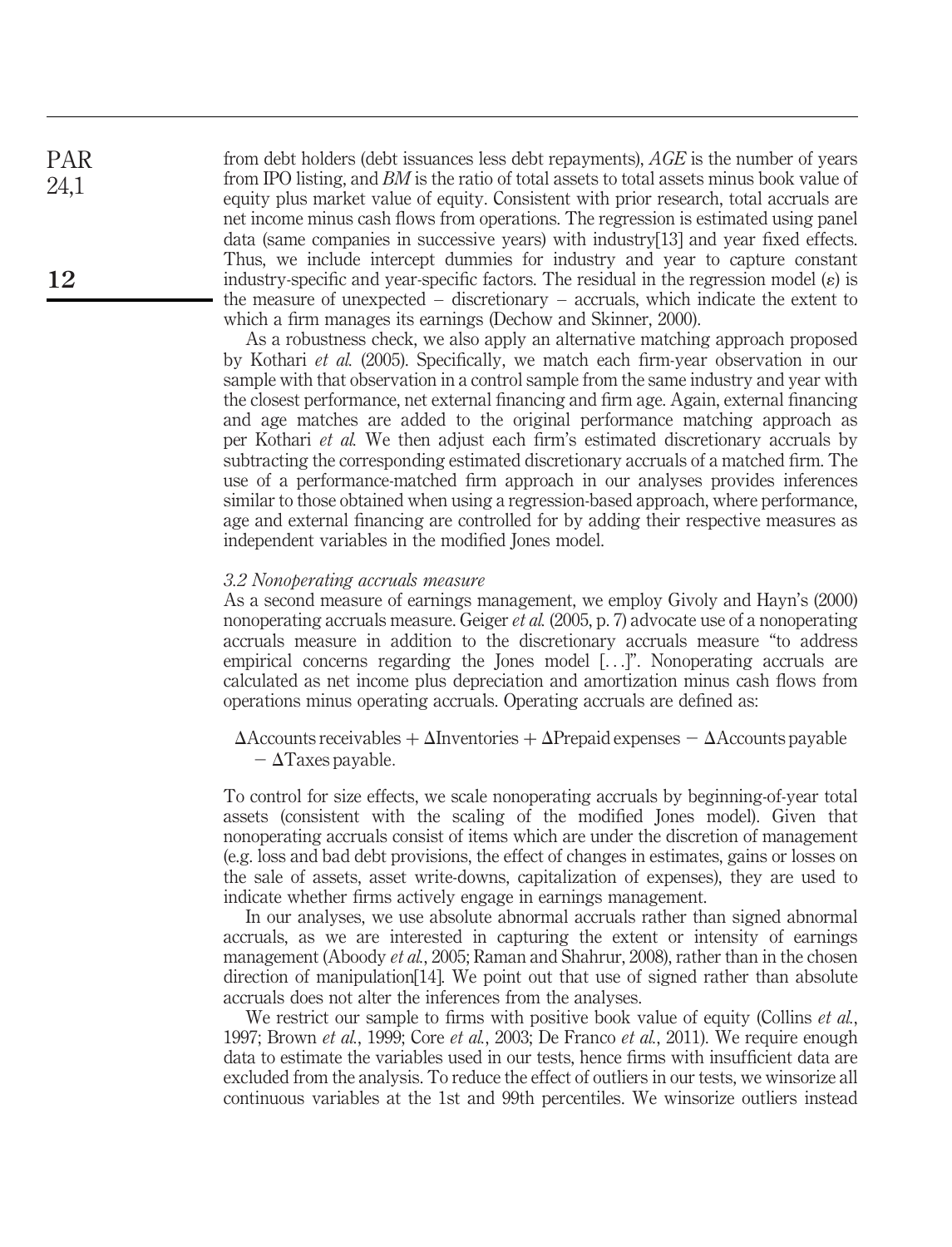of deleting them to conserve data. The results do not change qualitatively when Female directors outliers are deleted. After applying all the restrictions discussed above, our sample consists of 60 firms between 2002 and 2009, resulting in 478[15] firm-years.

In Table I we present our earnings management measures throughout the sample period. Our sample period starts in 2002, the year the Sarbanes-Oxley Act (SOX, July 30, 2002) was passed into law, and thus the requirement for CEO/CFO certification and attestation of internal control. As shown in Table I, throughout the years 2002-2009, our earnings management metrics did not change significantly. Abnormal accruals (both *ex-post* measures) throughout the period were in the range of ten-15 (four to seven) percent of total assets on average (median). As for our ex-ante measures of earnings quality, throughout the entire period, in 87-92 percent of firm-years the auditor was Big4[16]. Leverage ranged from 22 to 25 (seven to ten) percent of total assets on average (median). We point out that in 2001, prior to the introduction of SOX, the levels of abnormal accruals were about 10-15 percent higher (untabulated), implying that SOX had an immediate impact on our sample firms expressed in a significant reduction in earnings management; however, in the years that followed, the extent of earnings management seems to have remained on a fairly similar level. This finding notwithstanding, in each of our multivariate regression analyses we include intercept dummies for each year to capture constant year-specific factors.

## 4. Tests and results

#### 4.1 Univariate analyses of the relation between female directors and earnings management

Table II contains descriptive statistics for our sample firms. The sample firms' BODs are composed of ten independent directors, on median. On these boards, the median proportion (number) of women is about 14 percent (1). The median proportion (number)

| 2002  | 2003  | 2004  | 2005  | 2006  | 2007  | 2008  | 2009  |
|-------|-------|-------|-------|-------|-------|-------|-------|
|       |       |       |       |       |       |       |       |
| 0.121 | 0.110 | 0.114 | 0.108 | 0.110 | 0.096 | 0.133 | 0.142 |
| 0.075 | 0.049 | 0.069 | 0.054 | 0.074 | 0.054 | 0.069 | 0.066 |
|       |       |       |       |       |       |       |       |
| 0.120 | 0.117 | 0.146 | 0.116 | 0.099 | 0.104 | 0.150 | 0.134 |
| 0.052 | 0.038 | 0.051 | 0.071 | 0.055 | 0.045 | 0.067 | 0.056 |
|       |       |       |       |       |       |       |       |
| 0.87  | 0.91  | 0.91  | 0.92  | 0.90  | 0.91  | 0.91  | 0.87  |
|       |       |       |       |       |       |       |       |
| 0.240 | 0.219 | 0.235 | 0.219 | 0.234 | 0.215 | 0.252 | 0.252 |
| 0.094 | 0.069 | 0.088 | 0.069 | 0.100 | 0.099 | 0.103 | 0.104 |
| 60    | 60    | 60    | 60    | 60    | 60    | 60    | 58    |
|       |       |       |       |       |       |       |       |

Notes: This table reports the mean and median of our earnings management metrics, by year; absolute discretionary accruals are from the modified Jones (1991) model, performance-matched as per Kothari et al. (2005); absolute nonoperating accruals are as described by Givoly and Hayn (2000); both measures are taken as a percentage of previous year-end total assets; Big4 auditor is an indicator variable that equals 1 if the auditor is a Big4 audit firm and 0 otherwise; leverage is the ratio of total liabilities less current liabilities to total assets; extreme values (top and bottom 1 percent) of continuous variables are winsorized

Table I. Measures of earnings management by year

and earnings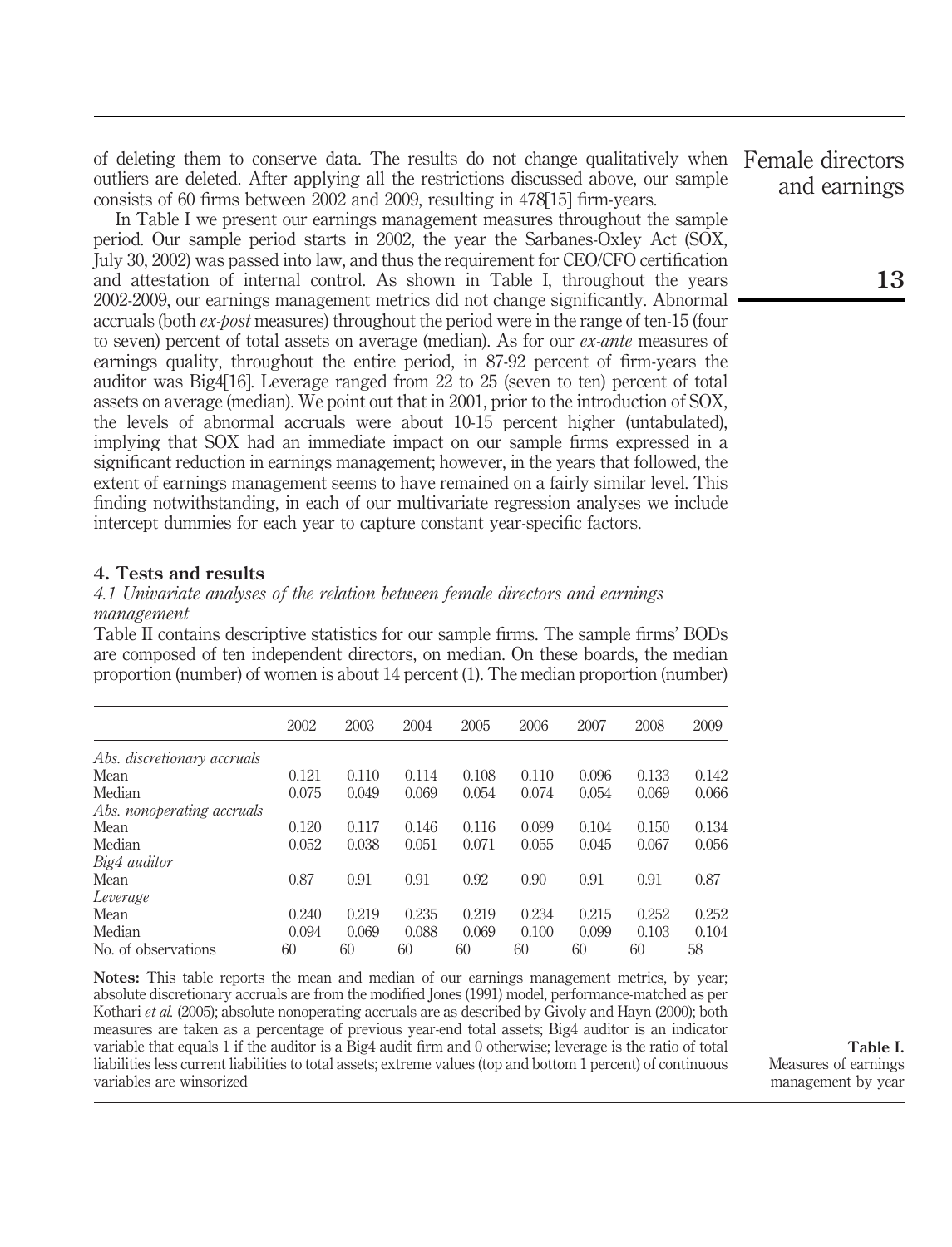| PAR  |                                                                                                                                                                                                              |          |        |           |                |                 |
|------|--------------------------------------------------------------------------------------------------------------------------------------------------------------------------------------------------------------|----------|--------|-----------|----------------|-----------------|
| 24,1 |                                                                                                                                                                                                              | Mean     | Median | <b>SD</b> |                | Minimum Maximum |
|      | No. of independent directors on BOD                                                                                                                                                                          | 10.210   | 10.000 | 3.037     | 7              | 15              |
|      | No. of female directors on BOD                                                                                                                                                                               | 0.930    | 1      | 0.628     | $\Omega$       | 5               |
|      | Percentage of female directors on BOD                                                                                                                                                                        | 0.148    | 0.143  | 0.124     | 0.000          | 0.500           |
|      | No. of female directors on audit committee                                                                                                                                                                   | 0.640    | 1      | 0.581     | $\overline{0}$ | 3               |
| 14   | Percentage of female directors on audit                                                                                                                                                                      |          |        |           |                |                 |
|      | committee                                                                                                                                                                                                    | 0.192    | 0.250  | 0.180     | 0.000          | 0.750           |
|      | Percentage of director holdings                                                                                                                                                                              | 0.165    | 0.108  | 0.194     | 0.000          | 0.770           |
|      | Percentage of insider holdings                                                                                                                                                                               | 0.414    | 0.423  | 0.263     | 0.000          | 0.970           |
|      | Percentage of institutional holdings                                                                                                                                                                         | 0.186    | 0.112  | 0.235     | 0.000          | 0.880           |
|      | Female director holding                                                                                                                                                                                      | 0.330    | 0.000  | 0.471     | 0.000          | 1.000           |
|      | Female CEO/CFO                                                                                                                                                                                               | 0.246    | 0.000  | 0.421     | 0.000          | 1.000           |
|      | CEO/Chairperson duality                                                                                                                                                                                      | 0.440    | 0.000  | 0.496     | 0.000          | 1.000           |
|      | No. of directors with financial literacy                                                                                                                                                                     | 3.720    | 3      | 2.099     | 1              | 9               |
|      | Big4 auditor                                                                                                                                                                                                 | 0.905    | 1.000  | 0.262     | 0.000          | 1.000           |
|      | Sales growth                                                                                                                                                                                                 | 0.226    | 0.098  | 0.852     | $-0.870$       | 5.770           |
|      | Firm size                                                                                                                                                                                                    | 554      | 112    | 1,351     | 1.8            | 9,632           |
|      | <b>MV</b>                                                                                                                                                                                                    | 3,212    | 125    | 12,984    | 1.3            | 69,381          |
|      | Leverage                                                                                                                                                                                                     | 0.232    | 0.103  | 0.287     | 0.000          | 0.890           |
|      | ROA                                                                                                                                                                                                          | $-0.065$ | 0.001  | 0.247     | $-0.960$       | 0.450           |
|      | <b>ROE</b>                                                                                                                                                                                                   | $-0.178$ | 0.017  | 0.843     | $-4.760$       | 0.970           |
|      | R&D intensity                                                                                                                                                                                                | 0.791    | 0.671  | 0.380     | 0.501          | 1.910           |
|      | Profit margin                                                                                                                                                                                                | $-0.368$ | 0.024  | 1.201     | $-4.730$       | 0.820           |
|      | Abs. discretionary accruals                                                                                                                                                                                  | 0.117    | 0.062  | 0.148     | 0.000          | 0.837           |
|      | Abs. nonoperating accruals                                                                                                                                                                                   | 0.122    | 0.056  | 0.187     | 0.000          | 1.140           |
|      | Notes: This table reports descriptive statistics for our sample of 60 Israeli firms listed in the USA<br>from 2002 to 2009 (478 firm-year observations); number of independent directors on BOD measures the |          |        |           |                |                 |

size of BOD; number of (percentage) female directors on BOD is the number (percentage) of female directors on our sample firms' BODs; number of (percentage) female directors on audit committee is the number (percentage) of female members on our sample firms' audit committees; percentage of director (insider, institutional) holdings is the proportion of shares held by the firm directors (insiders, institutional investors); female director holding is an indicator variable that equals 1 if at least one female director holds the company's shares and 0 otherwise; female CEO/CFO is an indicator variable that equals 1 if one of these top two positions in the organization is held by a woman, 0 otherwise; CEO/Chairperson duality is an indicator variable that equals 1 in case of a CEO/Chairperson duality and 0 otherwise; Big4 auditor is an indicator variable that equals 1 if the auditor is a Big4 audit firm and 0 otherwise; sales growth is the percentage change in annual sales; firm size is the firm's total assets in \$ million; MV is the market value of equity in \$ million; leverage is the ratio of total liabilities less current liabilities to total assets; ROA is the firm's operating profit scaled by its net operating assets; ROE is net income before extraordinary items divided by book value of equity; R&D intensity is the firm's research and development expense divided by sales; profit margin is profit margin calculated as operating profit divided by sales; absolute discretionary accruals are from the modified Jones (1991) model, performance-matched as per Kothari et al. (2005); absolute nonoperating accruals are as described by Givoly and Hayn (2000); both measures are taken as a percentage of previous yearend total assets; extreme values (top and bottom 1 percent) of continuous variables are winsorized

Table II. Descriptive statistics

> of women on the firms' audit committees is 25 percent (1). We point out that with the introduction of SOX and throughout the sample period the proportion of women on BODs as well as their proportion on the audit committee has not changed significantly.

> Additional corporate governance factors indicate that our sample firms have a relatively concentrated ownership structure, with insiders holding about 42 percent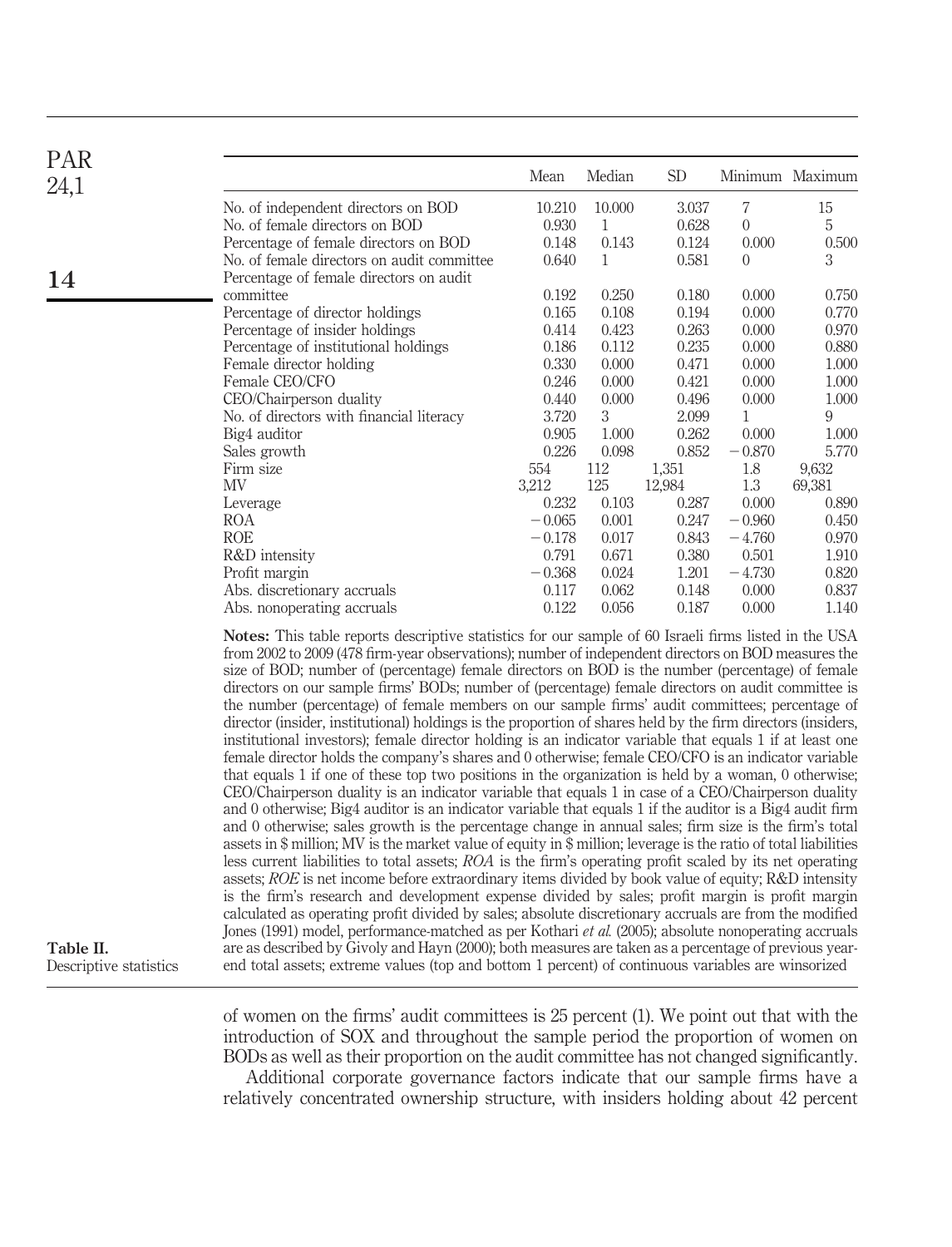of the firms' shares. In 44 percent of the firm-years there is a CEO/Chairperson duality. We also find that independent directors hold 10.8 percent of the firms' shares, and that in 33 percent of our sample firm-years at least one female director holds shares in the firm. The median proportion of the firms' shares held by institutional investors is 11.2 percent. In 25 percent of our sample firm-years, either the CEO or the CFO was a woman. Female CEO/CFOs are further analyzed in Section 4.2.

Table II also presents descriptive statistics for various financial data for the sample firms. The median firm's total assets are \$112 million, and the median market value of the firm's equity is \$125 million. The rate of annual sales growth is about 10 percent. Firms' leverage is 10.3 percent of total assets. GAAP-based profitability measures (ROA, ROE and operating profit margin) are, as expected for high-technology firms, low (0.1, 1.7 and 2.4 percent, respectively). On the other hand, annual economic profits based on the change in the market price of the firm's shares are around 53 percent (untabulated). The low accounting profits are attributed primarily to the immediate expensing of R&D under GAAP (Callen *et al.*, 2010). R&D intensity (the firm's research and development expense divided by sales) for our sample firms is 67.1 percent.

We now examine whether and how the extent of earnings management is affected by the presence of female directors, as measured by the proportion of women on the firms' BODs. Specifically, we compare the mean and the median of our earnings management metrics in firms with a proportion of women on the BOD higher than the sample firms' median of 14 percent, versus firms with a proportion lower than 14 percent[17]. The results, displayed in Table III, indicate that both measures of abnormal accruals are significantly lower when the proportion of female directors on the BOD is higher[18]. Similarly, we examine how the presence of women on the firm's audit committee affects the extent to which earnings are managed. Again we differentiate between audit committees where the proportion of women is higher than the median in our sample – 25 percent – and those with a proportion of less than 25 percent (the median audit committee size is three members). The effect of the presence of women on the audit committee is similar to that found on the BOD as shown in Table III. Hence, our *ex-post* measures of earnings management imply that earnings are managed to a lower extent when there are more women on the BOD and when there are more women on the audit committee. We point out that the correlation between the proportion of women on the BOD and their proportion on the audit committee (untabulated) is around 0.5 (according to Pearson's as well as Spearman's  $\rho$ ,  $p = 0.000$ ).

The *ex-ante* proxies for earnings management – audit firm size and leverage – provide interesting results. While both groups of firms are generally audited by a Big4 auditor, the proportion of firm-year observations with "high" ("low") female representation audited by a Big4 auditor is significantly lower (higher). Given that the majority of our sample firms are audited by a Big4 auditor, we need our second  $ex$ -ante measure to corroborate the inference from our Big4 auditor variable. Indeed, we find that firms with more women on their boards are significantly less leveraged, possibly because women are more risk averse. Thus, both ex-ante measures point towards a lower degree of external monitoring in firms with a high degree of female representation which, according to the literature, could lead to lower earnings quality. Nonetheless, earnings quality seems to be higher in these firms as per the ex-post measures of earnings management. A possible interpretation of this conundrum is that the presence of women on the BOD and on the audit committee serves as internal monitoring.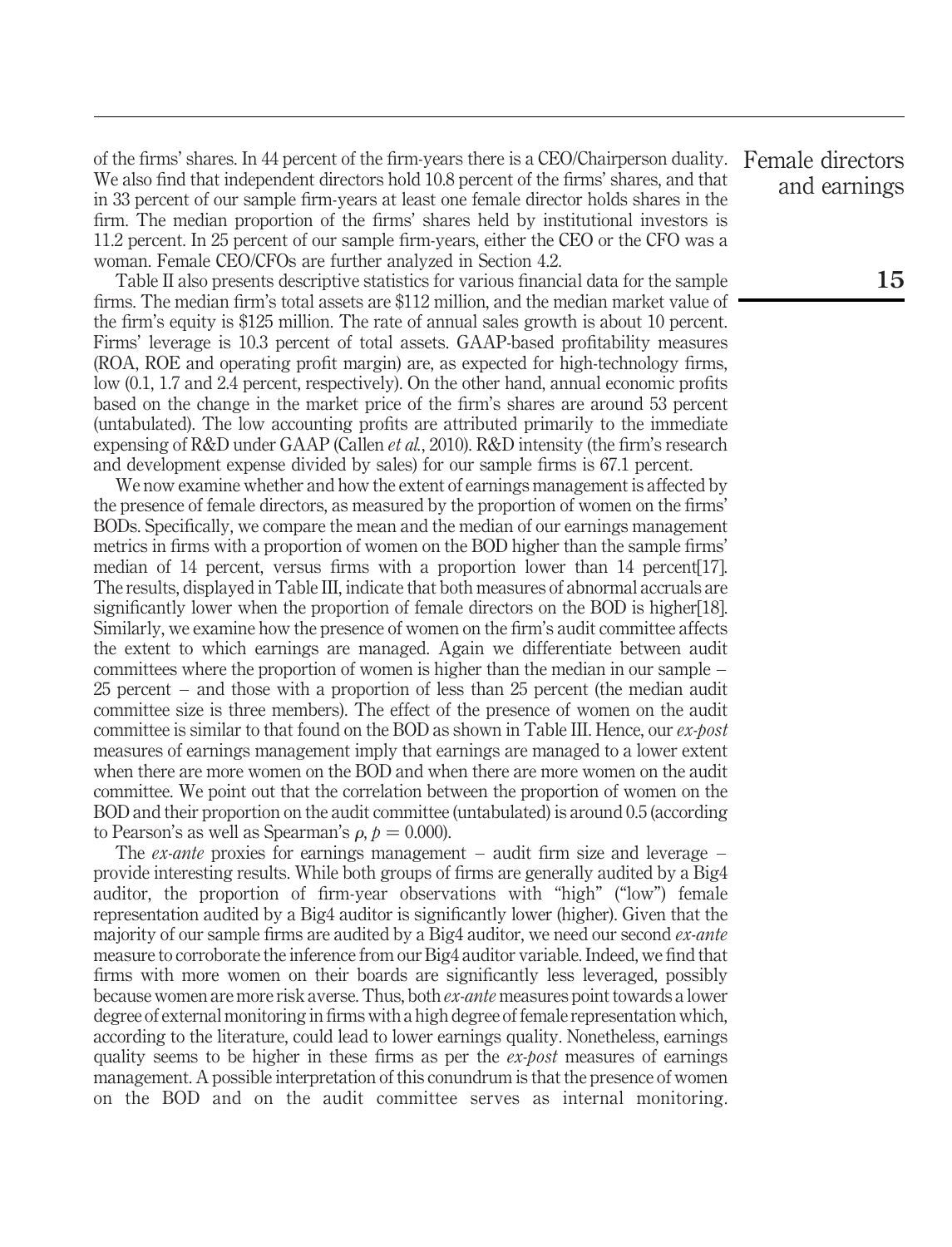Table III.

directors

management and the proportion of female

| T UT<br>24,1 |                                      |         | <b>BOD</b>  | Percentage of female directors on |         | audit committee | Percentage of female members on |
|--------------|--------------------------------------|---------|-------------|-----------------------------------|---------|-----------------|---------------------------------|
|              |                                      | $>14\%$ | $\leq 14\%$ | Difference                        | $>25\%$ | $\leq 25\%$     | Difference                      |
|              | Abs. discretionary accruals          |         |             |                                   |         |                 |                                 |
|              | Mean                                 | 0.096   | 0.138       | $-0.042(0.020)$                   | 0.096   | 0.138           | $-0.042(0.020)$                 |
| 16           | Median<br>Abs. nonoperating accruals | 0.049   | 0.075       | $-0.026(0.058)$                   | 0.044   | 0.068           | $-0.024(0.034)$                 |
|              | Mean                                 | 0.105   | 0.139       | $-0.034(0.048)$                   | 0.105   | 0.139           | $-0.034(0.055)$                 |
|              | Median                               | 0.041   | 0.071       | $-0.030(0.006)$                   | 0.045   | 0.067           | $-0.022(0.036)$                 |
|              | Big4 auditor                         |         |             |                                   |         |                 |                                 |
|              | Mean                                 | 0.84    | 0.97        | $-0.13(0.000)$                    | 0.86    | 0.95            | $-0.09(0.050)$                  |
|              | Median                               |         |             | $\Omega$                          |         |                 | $\Omega$                        |
|              | Leverage                             |         |             |                                   |         |                 |                                 |
|              | Mean                                 | 0.155   | 0.309       | $-0.154(0.001)$                   | 0.176   | 0.288           | $-0.112(0.010)$                 |
|              | Median                               | 0.050   | 0.157       | $-0.107(0.001)$                   | 0.061   | 0.136           | $-0.075(0.055)$                 |
|              | No. of observations                  | 239     | 239         |                                   | 239     | 239             |                                 |

Notes: *p*-values are in parentheses (two-tailed); this table presents the mean and median of our earnings management metrics as well as the difference between the means and the medians for firms with a proportion of women on the BOD (audit committee) higher than the sample median of 14 percent (25 percent) versus firms with a proportion lower than 14 percent (25 percent); absolute nonoperating accruals are as described by Givoly and Hayn (2000); absolute discretionary accruals are from the modified Jones (1991) model, performance-matched as per Kothari et al. (2005); both measures are taken as a percentage of previous year-end total assets; Big4 auditor is an indicator variable that equals 1 if the auditor is a Big4 audit firm and 0 otherwise; leverage is the ratio of total liabilities less current liabilities to total assets; the differences in the means and the medians are tested using a t-test and a Mann-Whitney test, respectively Univariate analysis of the relation between earnings

> Notably, this interpretation supports the inference that the representation of women on the firms' boards is related to an enhanced quality of book earnings.

> We further estimate Pearson's as well as Spearman's correlations between our measures of earnings management and the proportion of female directors on the BOD, as well as on the audit committee. The results (untabulated) show that both accrual measures are significantly negatively correlated with the proportion of women on the BOD (about  $-0.15$ ), as well as with the proportion of women on the audit committee (about  $-0.13$ ). Moreover, consistent with the findings above, a negative correlation exists between the proportion of women on the boards and the size of the audit firm (about  $-0.18$ ) as well as the degree of financial leverage (about  $-0.11$ ). All correlations are significant at the 5 percent level. The results thus far indicate that, even if external monitoring by auditors and creditors is weaker, in firms with a high presence of women in corporate governance, the extent of earnings management is lower.

#### 4.2 Does the gender of CEO/CFO matter?

In this subsection, we focus on the highest-ranked management positions accountable for the quality of reported earnings and thus to the actual management of earnings – CEO and CFO[19]. Specifically, we explore how earnings management is affected by the CEO and/or CFO being female rather than male. Neither of our sample firms had both a female CEO and a female CFO at the same time. In all, in 15 (103) firm-year observations, the CEO (CFO) was a woman.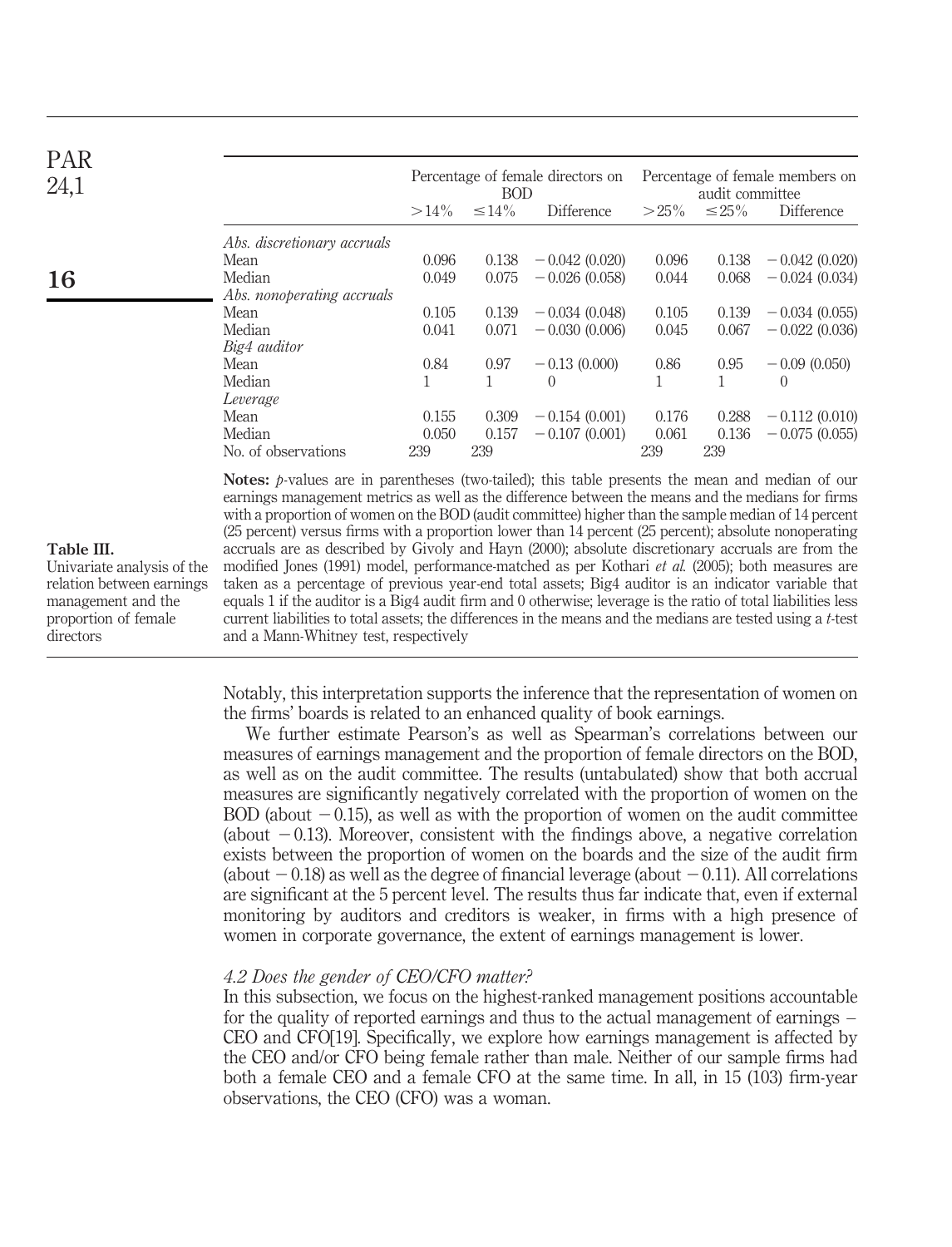In Table IV we compare the extent of earnings management in firms with a female Female directors CEO or CFO to that in firms with a male CEO as well as CFO. Using the discretionary accrual measure, the results indicate that earnings management is significantly lower when either the CEO or the CFO is a woman. The difference in nonoperating accruals between firms with a female CEO/CFO and firms with a male CEO as well as CFO is also negative, however, insignificant. Prior studies provide evidence for a significant effect of CFO gender on earnings management (Peni and Vahamma, 2010; Wei and Xie, 2009; Jiang et al., 2010), but no effect of the gender of CEO. Finally, the occurrence of a Big4 audit firm in companies with a female CEO/CFO is significantly lower (80 percent compared with 94 percent). Moreover, with women in these top positions, the extent of financial risk taken, as proxied by financial leverage, is also significantly lower (a difference of 8.8 percent (4.5 percent) of total assets on average (median),  $p = 0.001$ (0.028)). Thus, the inferences from the analysis of the directors' gender apply to the gender of the top executive managers as well. The results point towards women being accountable for less earnings management when bearing either direct or indirect liability for misrepresentations in financial statements.

The proportion of female directors on the BOD is not significantly different between firms with a female CEO/CFO and firms with male CEO/CFO. In contrast, we find that the average proportion of women on the audit committee is significantly higher (lower) in firms with a female (male) CEO/CFO (around 22 percent (18 percent),  $p = 0.061$ ). Notwithstanding this finding, the effect of a female CEO/CFO on the extent of earnings management remains significant after controlling for the proportion of women on the audit committee. This incremental effect of the presence of women in top management (audit committee) over and above the effect of the presence of women on the audit

|                             | Female CEO/CFO | Male CEO/CFO | Difference      |
|-----------------------------|----------------|--------------|-----------------|
| No. of observations         | 118            | 360          |                 |
| Abs. discretionary accruals |                |              |                 |
| Mean                        | 0.090          | 0.126        | $-0.036(0.028)$ |
| Median                      | 0.043          | 0.069        | $-0.026(0.030)$ |
| Abs. nonoperating accruals  |                |              |                 |
| Mean                        | 0.117          | 0.124        | $-0.007(0.264)$ |
| Median                      | 0.055          | 0.056        | $-0.001(0.101)$ |
| Big4 auditor                |                |              |                 |
| Mean                        | 0.80           | 0.94         | $-0.14(0.006)$  |
| Median                      | 1              |              | $\Omega$        |
| Leverage                    |                |              |                 |
| Mean                        | 0.166          | 0.254        | $-0.088(0.001)$ |
| Median                      | 0.069          | 0.114        | $-0.045(0.028)$ |

Notes: *p*-values for the difference between the means and the medians are in parentheses (two-tailed); this table presents the mean and median of our earnings management metrics, as well as the difference between the means and the medians, for firms with a female CEO or CFO versus firms with a male CEO as well as CFO; absolute nonoperating accruals are as described by Givoly and Hayn (2000); absolute discretionary accruals are from the modified Jones (1991) model, performance-matched as per Kothari *et al.* (2005); both measures are taken as a percentage of previous year-end total assets; Big4 auditor is an indicator variable that equals 1 if the auditor is a Big4 audit firm and 0 otherwise; leverage is the ratio of total liabilities less current liabilities to total assets

Table IV. Univariate analysis of the relation between earnings management and CEO/CFO gender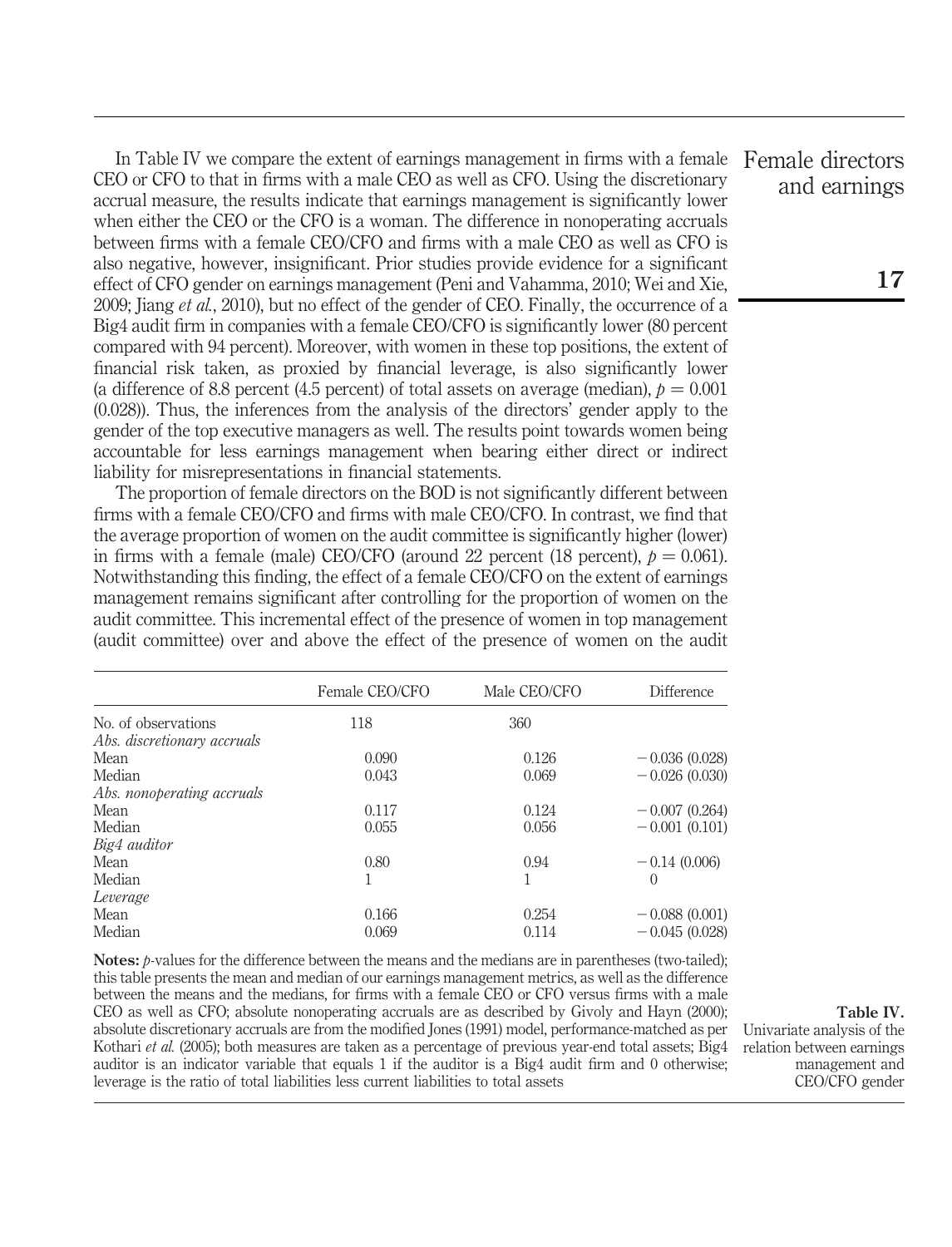committee (top management) is demonstrated in the following multivariate analysis, among other things. PAR 24,1

## 4.3 Multivariate analysis of the relation between female directors and earnings management

We move from a univariate to a multivariate analysis of the relation between directors' gender and earnings management. The multivariate approach allows us to control for other determinants of abnormal accruals and obtain an estimate for the direct effect of the presence of female directors on earnings management. We thus estimate the following regression model:

$$
AbAcc = \alpha_0 + \alpha_1 Big4Auditor + \alpha_2 Leverage + \alpha_3 Size + \alpha_4 SalesGr + \alpha_5 BoardSize + \alpha_6\% FemBOD + \alpha_7 AuditCom + \alpha_8\% FemAudCom + \alpha_9\% DirHold + \alpha_{10} FemDirHold + \alpha_{11}\% InsHold + \alpha_{12}\% InstHold + \alpha_{13} NobirFin + \alpha_{14} CEO/ChairDual + \alpha_{15} FemCEO/CFO + \alpha_{16} CEOAge + \alpha_{17} CEOTenure + \alpha_{18} CEOFounder + \varepsilon
$$

where  $AbAcc$  is absolute abnormal accruals measured either as performance-matched discretionary accruals or as nonoperating accruals. Big4Auditor equals 1 if the company is audited by a Big4 audit firm and zero otherwise. Leverage is the ratio of total liabilities less current liabilities to total assets. Size is the log of total assets. SalesGr is the percentage change in annual sales. Big4Auditor and Leverage control for accrual quality. We predict that abnormal accruals decrease in *Big4Auditor* and *Leverage*. When abnormal accruals are measured by nonoperating accruals, which are not ROA-matched, we add ROA as another explanatory variable to proxy for profitability. Sales growth and ROA are expected to be positively related to the extent of earnings management. We have no prediction for the coefficient on size.

Based on previous corporate governance literature, we supplement our multivariate analysis with variables that control for board characteristics and corporate governance mechanisms, which have been shown to have a potential impact (the results from the literature are inconclusive) on earnings management. For example, Garcia-Meca and Sanchez-Ballesta (2009) show that board independence, board size and audit committee independence can improve investor confidence by constraining earnings management. While some studies suggest that larger boards are less effective in monitoring accruals due to coordination problems (Yemark, 1996), others suggest that large boards are associated with low levels of accrual management (Xie *et al.*, 2003; Ghosh *et al.*, 2010[20]). Furthermore, while some studies show that firms with larger boards have lower firm value as well as lower performance (Yemark, 1996; Eisenberg et al., 1998), others show that board size is positively associated with firm performance (Dalton et al., 1999). Xie *et al.* (2003) show that the composition of the BOD and of the audit committee is related to the likelihood that a firm will engage in earnings management, and that BOD and audit committee members with financial backgrounds are associated with smaller discretionary accruals. Osma and Noguer (2007) find that independent directors do not play a main role in constraining earnings manipulation as suggested by prior studies, but that institutional directors do. Furthermore, they show that the existence of an independent audit committee does not affect earnings management.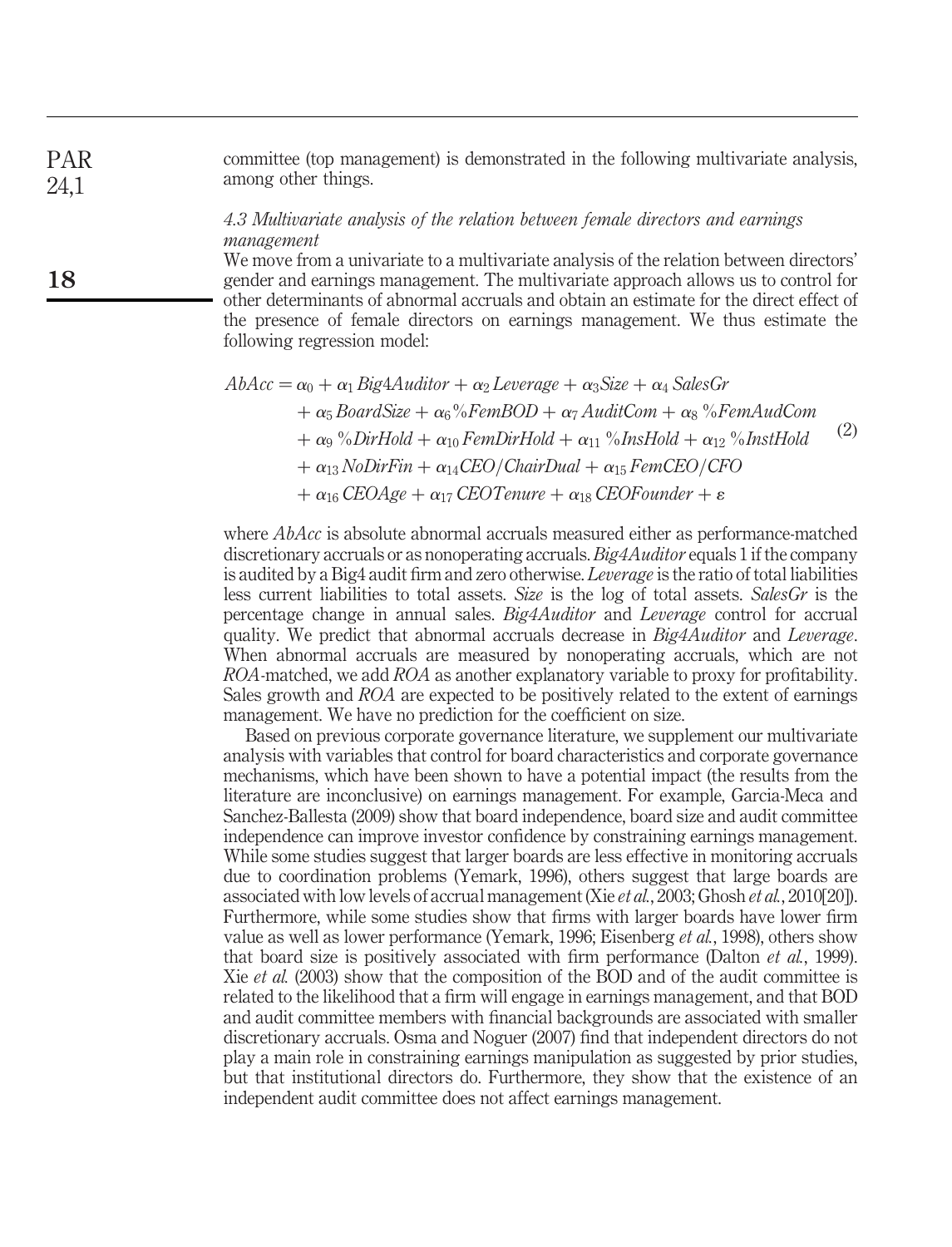The variables that we add to our regressions are as follows. *BoardSize* is total number of independent directors on BOD; *%FemBOD* is the percentage of women on the BOD; *AuditCom* is the number of members on the firm's audit committee;  $\%FemAudCom$  is the percentage of women on the audit committee;  $\%DirHold$  is the percentage of director holdings in the company's shares; FemDirHold is a dummy variable equal to 1 if at least one female director holds the company's shares; %InsHold is the percentage of insider holdings in the company; %InstHold is the percentage of institutional holdings in the company; NoDirFin is the number of directors with financial literacy[21];  $CEO/ChairDual$  is a dummy variable equal to 1 in case of a CEO/Chairperson duality; FemCEO/CFO is a dummy variable equal to 1 if one of these top two positions in the organization is held by a woman. A director with financial literacy is one whose education or background includes at least one of the following degrees: MBA, Master of Accounting and/or Finance, CPA, current or past position as an executive in a financial institution (Xie et al., 2003; Schrand and Zechman, 2011). In our sample, the number of directors with financial literacy is on average (median) 3.72 (3) (Table II). Board independence implies that the majority of the members of a company's board must be independent, that is, they are not associated with the company except for sitting on its BOD. Specifically, independent directors have no relations with the management of the firm and must not be affiliated with the firm in any extent (e.g. through insurance companies, accounting, legal or other type of consulting, investment bank. See for example, Hermalin and Weisbach, 1988; Shivdasani, 1993; Huang et al., 2008)[22]. In our sample, on all of the companies' boards, the requirement for board independence is met.

Based on Schrand and Zechman (2011) who document a positive relation between CEO overconfidence and the propensity to commit a financial reporting fraud, we also add to the regressions proxies for overconfidence: *CEOAge, CEOTenure* measured by the number of years from the CEO start date at the firm, and *CEOFounder* which is an indicator variable that equals 1 if the CEO is a founder, co-founder or part of the founding family[23]. Finally, to capture industry and year fixed effects, we include intercept dummies for each industry and year.

Table V presents the results of estimating equation (2) for both accrual measures of earnings management. The coefficient on the Big4 auditor indicator is significantly negative as expected, implying that the presence of a Big4 auditor is associated with lower manipulation of earnings by management. For our second control for accrual quality – Leverage – we find a significantly negative relation with abnormal accruals, implying that creditors also constrain accrual manipulation. The coefficient on *Size* is (in)significantly negative using discretionary (nonoperating) accruals measure, and the coefficients on sales growth and ROA are, as expected, significantly positive as per both accrual measures of earnings management.

The coefficients on the variables that control for board characteristics and corporate governance mechanisms are all with the expected sign. A significant negative impact on earnings management is found for the proportion of women on the board, the size of the audit committee, the proportion of women on the audit committee, the number of directors with financial literacy, the percentage of director holdings and the percentage of institutional holdings in the company. Additionally, earnings management is lower in firms with a female CEO/CFO and in firms where at least one female director is also a shareholder. In contrast, earnings management increases in concentration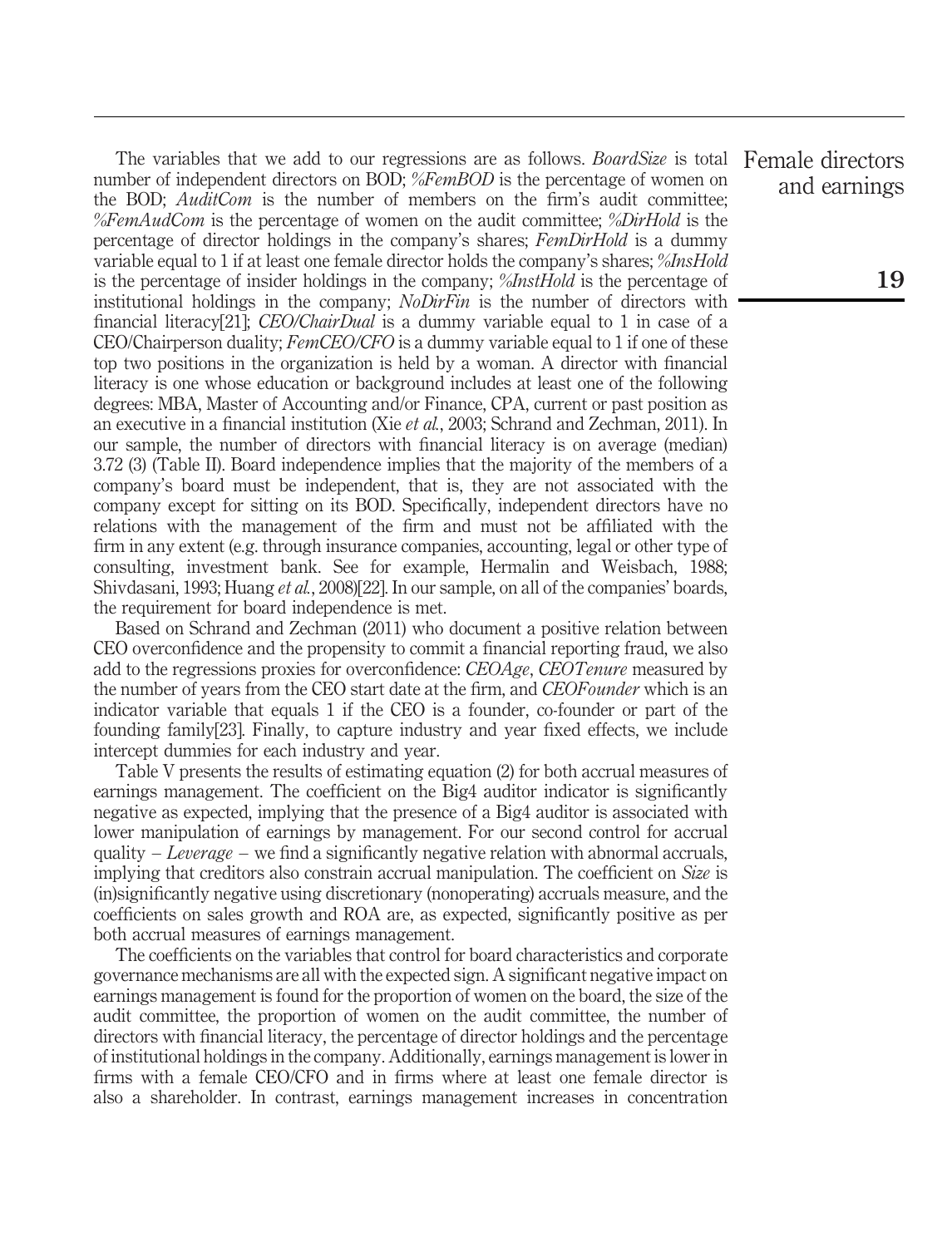|                     |                        | Abnormal accruals measured by |
|---------------------|------------------------|-------------------------------|
|                     | Discretionary accruals | Nonoperating accruals         |
| Intercept           | 0.024(0.709)           | $-0.139(0.081)$               |
| Big4Auditor         | $-0.061(0.016)$        | $-0.069(0.017)$               |
| Leverage            | $-0.658(0.023)$        | $-0.443(0.101)$               |
| Size                | $-0.031(0.000)$        | $-0.007(0.303)$               |
| SalesGr             | 0.104(0.055)           | 0.102(0.085)                  |
| <b>ROA</b>          |                        | 0.236(0.000)                  |
| <b>BoardSize</b>    | $-0.001(0.762)$        | $-0.004(0.409)$               |
| %FemBOD             | $-0.417(0.021)$        | $-0.451(0.049)$               |
| <b>AuditCom</b>     | $-0.031(0.006)$        | $-0.051(0.000)$               |
| %FemAudCom          | $-0.452(0.001)$        | $-0.443(0.005)$               |
| %DirHold            | $-0.125(0.001)$        | $-0.050(0.278)$               |
| FemDirHold          | $-0.040(0.005)$        | $-0.029(0.083)$               |
| %InsHold            | 0.068(0.013)           | 0.094(0.004)                  |
| %InstHold           | $-0.146(0.092)$        | $-0.165(0.078)$               |
| NoDirFin            | $-0.102(0.099)$        | $-0.107(0.065)$               |
| CEO/ChairDual       | 0.042(0.008)           | 0.032(0.075)                  |
| FemCEO/CFO          | $-0.041(0.064)$        | $-0.037(0.044)$               |
| <i>CEOAge</i>       | 0.020(0.010)           | 0.010(0.017)                  |
| <b>CEOTenure</b>    | $-0.001(0.228)$        | 0.001(0.335)                  |
| <b>CEOF</b> ounder  | $-0.007(0.704)$        | $-0.052(0.014)$               |
| Adj. $R^2$          | 0.276                  | 0.236                         |
| $F$ -value          | 6.962(0.000)           | 6.433(0.000)                  |
| No. of observations | 478                    | 478                           |

Notes: *p*-values of the coefficients are presented in parentheses; this table presents a multivariate analysis of the relation between female directors and earnings management; the dependent variable AbAcc is absolute abnormal accruals measured either as performance-matched discretionary accruals or as nonoperating accruals;  $Big4Auditor$  equals one if the company is audited by a Big4 audit firm and zero otherwise; Leverage is the ratio of total liabilities less current liabilities to total assets; Size is the log of total assets; SalesGr is the percentage change in annual sales; BoardSize is total number of board directors; *%FemBOD* is the percentage of female directors on the board; *AuditCom* is the number of members in the firm's audit committee;  $\%FemAudCom$  is the percentage of female members in audit committee; %DirHold is the percentage of director holdings in the company's shares; FemDirHold is a dummy variable equal to 1 if at least one female director holds the company's shares; %InsHold is the percentage of insider holdings in the company; %InstHold is the percentage of institutional holdings in the company; NoDirFin is the number of directors with financial literacy; CEO/ChairDual is a dummy variable equal to 1 in case of a CEO/Chairperson duality; FemCEO/CFO is a dummy variable equal to 1 if one of these top two positions in the organization is held by a woman; CEOTenure is the number of years from the CEO start date at the firm and CEOFounder is an indicator variable that equals 1 if the CEO is a founder, co-founder or part of the founding family; when abnormal accruals are measured by nonoperating accruals, we add ROA as another explanatory variable to proxy for profitability; ROA is the firm's operating profit scaled by its net operating assets; to deal with outliers, we winsorize extreme observations for all continuous variables (top and bottom 1 percent); the regressions are estimated using panel data (same companies in successive years) with industry and year fixed effects; namely, we include intercept dummies for each industry and year to capture constant industry-specific and year-specific factors

## Table V.

Multivariate analysis of earnings management and the effect of female directors

PAR 24,1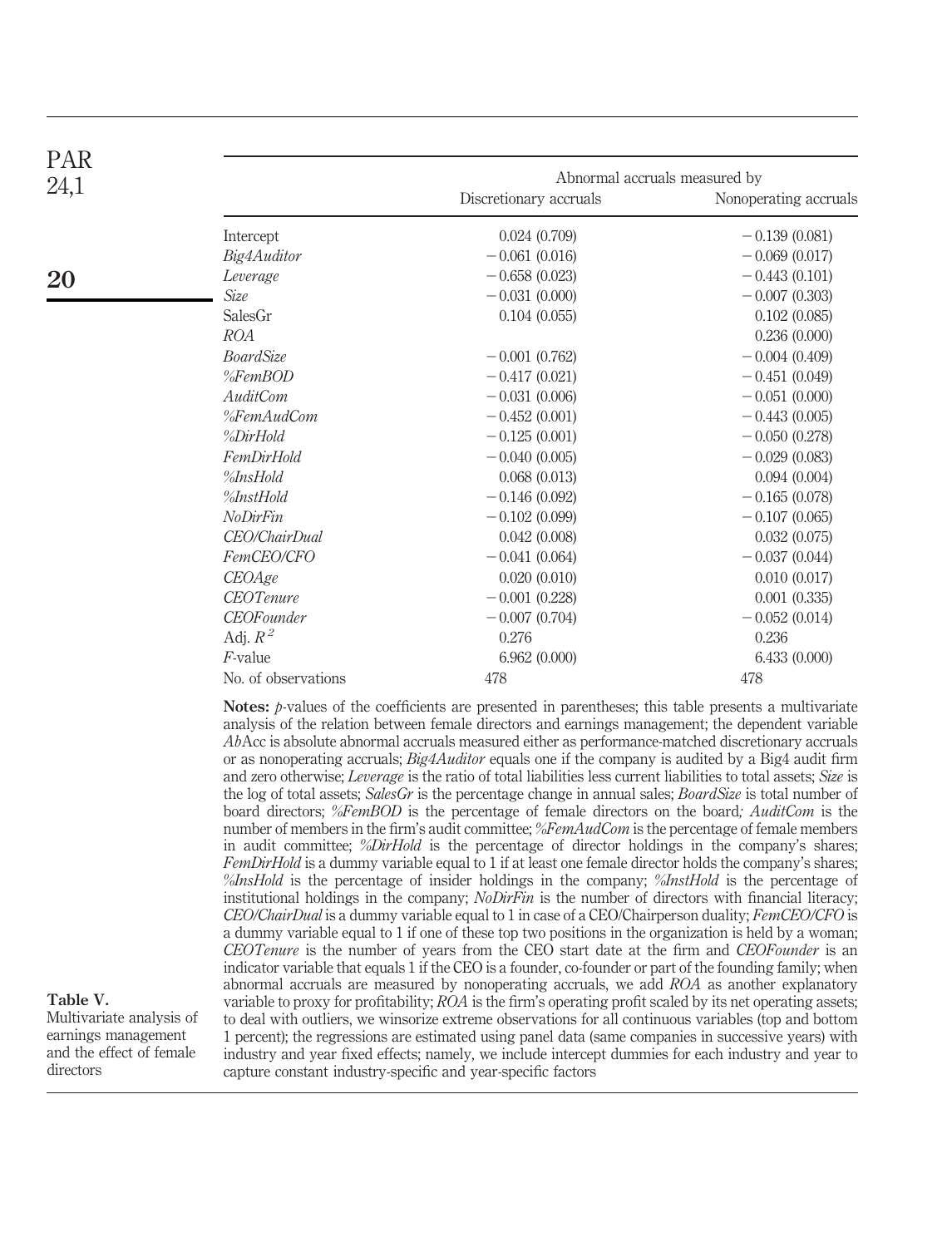of ownership, as measured by the percentage of insider holdings (which is over Female directors 40 percent on average and median in our sample, see Table II), as well as of governance, proxied by a CEO-chairperson duality. It is possible that the monitoring role of the BOD is impaired when the chair of the BOD is the very person whose performance needs to be monitored – the CEO. Finally, measures of CEO overconfidence indicate that earnings management increases with the age of the CEO, however, when the CEO is the founder of the firm, earnings management – as measured by nonoperating accruals – is lower. Although a CEO founder may be regarded as overconfident, it is possible that if he is more committed to quality performance than a non-founder CEO, then this commitment will be expressed in higher quality earnings.

The Variance Inflation Factor (VIF) measures, as well as the correlations between the explanatory variables in regression model (2) (untabulated), indicate the absence of multicollinearity that could challenge the inferences obtained from the regression specification.

We conclude that the extent of earnings management is affected by the presence of women in corporate governance and in management. All of our female representation variables point in the same direction – earnings management is lower with more women on the BOD, on the audit committee, and in top management as CEOs and CFOs. It seems that women working with men create an atmosphere of reduced accounting aggressiveness.

## 4.4 Discussion

Our findings seem to be consistent with gender literature that indicates that female directors improve the board's functioning, efficiency and decision-making. Our results may also be explained by findings from the gender literature that show that female managers, in fact, tend to take fewer risks than male managers, as women are given less room for error than men. The finding that women are more risk averse can be applied to female directors, and in practice means they will prefer to abstain from the risk in earnings management, moreso than men. Thus, in case earnings manipulation has been detected by the board, female directors' inclination to avoid the potential negative consequences that may result due to misrepresentation of earnings will be higher than that of their male counterparts. Those who are willing to take the risk inherent in earnings management are highly motivated to demonstrate success and be regarded as successful. Our findings strengthen the claim that differences exist in the achievement motivation between men and women in management positions. Achievement is a personality trait characterized by an attempt to succeed in any situation where there are success indicators. In light of the gender issues presented in the literature review, fear of negative results for presenting falsified earnings – as well as moral considerations – may explain the findings that show that women abstain from the risk inherent in earnings management. Our findings are also supported by studies that found that while women view work as a source of personal development and self-fulfillment, men are more focused on advancement and compensation – elements that create incentive for earnings management. Moreover, our results can be explained by the dictatorial behavior in high-stress situations among male managers as opposed to conciliatory behavior by female managers, and by the fact that women complement men in management and bring a healthy balance to business.

Male and female directors do not necessarily differ in their ability to detect earnings management; the ability to detect accounting irregularities in general is affected more

and earnings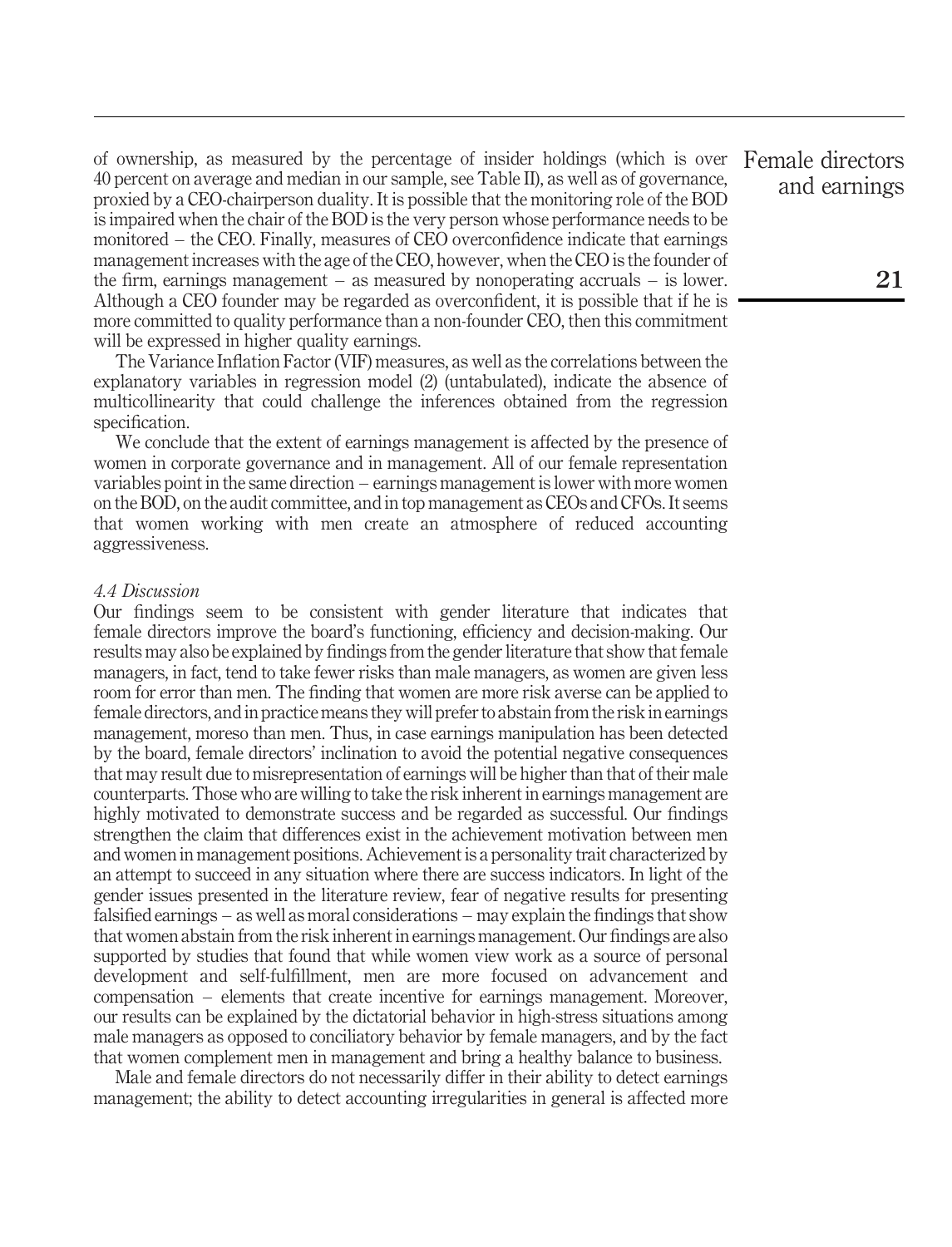by the director's financial background than by his/her gender[24]. However, once an accounting manipulation has been detected, it seems that female directors respond differently than male directors, via their diligence and ethical standing, as well as other characteristics documented in the gender literature. That is, even though they may not be the ones who detect the earnings management, female directors seem to have an effect on the outcome of the board meeting in which accounting irregularities have been detected, putting a heavier weight on the ethical considerations in the board's decisions[25].

An alternative interpretation of our findings may suggest that firms employing a larger number of women in top management and/or governance positions are at the outset firms with a higher awareness of the need for balance in business; they maintain higher social, environmental, legal and ethical standings, and care about how they are perceived by the public. Further, it is possible that such firms recognize the positive and important contribution female managers and directors have to firm performance as documented in the literature. In these firms, higher quality earnings may be a direct result of the higher standards the firm holds as an entity rather than a direct result of the proportion of women in the firm. That is, the probability that the firm engages in manipulations in general, and in earnings manipulations in particular, is lower to begin with. The relation between the social, environmental, legal, ethical, moral standings of a firm and the presence of women in high positions (e.g. top management and BOD) together with the quality of earnings need to be further explored in future research.

## 5. Additional analysis: are analysts and investors in the stock market influenced by directors' gender? A valuation multiples approach

In this phase of the study, we seek to interpret our findings of the relation between directors' gender and the quality of earnings in terms of the impact on firm value, if such exists. We frame the analysis in terms of valuation multiples, using either analyst target price-to-book or market-to-book equity ratio, where the value estimated by analysts and the market value are subsequent to the release of financial statements. We focus on full financial disclosure, rather than on earnings announcements, to ensure that analysts and investors are provided with the essential information required to assess the extent of earnings management, e.g. by disaggregating accruals into their discretionary and nondiscretionary components. Balsam et al. (2002) for example, show that both sophisticated investors and unsophisticated investors are unable to recognize earnings management around earnings announcement date. Target prices for the firms' shares are extracted from analyst valuations, issued in response to the publication of financial statement[26].

In the analysis, we account for the interaction between gender differences and quality of financial reporting by including both gender proxies and earnings management proxies in the regression equations. The multivariate model also includes various additional variables that capture firm performance, risk and growth, which are expected to be related to analyst and investor valuations and have been shown in previous studies (Kothari et al., 2005) to be related to the levels of (abnormal) accruals (i.e. to earnings management). We added to the model our proxies for female representation in the firm. No study thus far has entertained the notion that analysts and/or investors may either discount or attach a premium to a firm's value due to the inclusion of women on the board and/or in top management.

PAR 24,1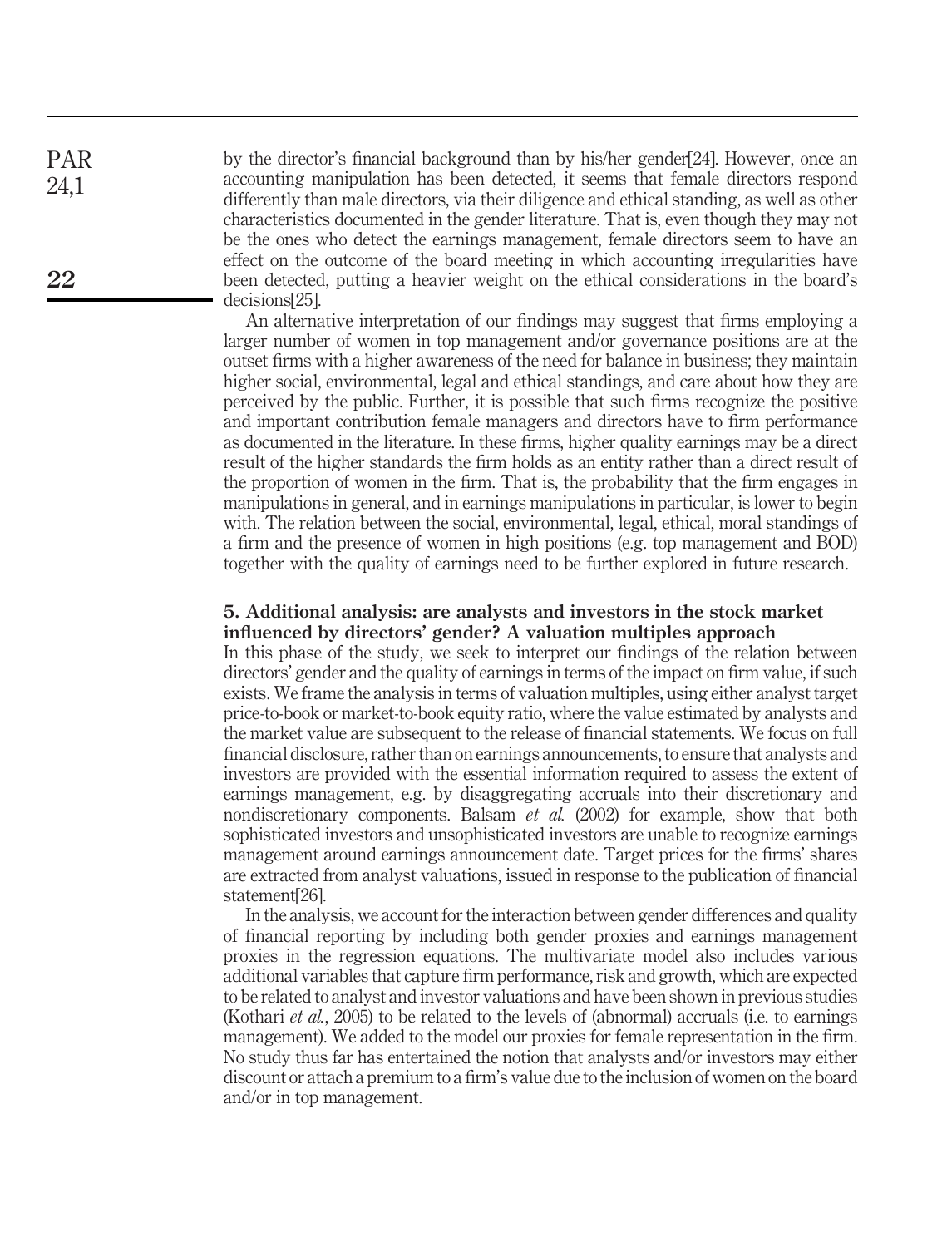The estimated regression model is:

$$
\frac{P}{B} = \alpha_0 + \alpha_1 Big4Auditor + \alpha_2 Leverage + \alpha_3 Size + \alpha_4 SalesGr + \alpha_5 ROE
$$
  
+  $\alpha_6 R&D + \alpha_7 PM + \alpha_8 AbAcc + \alpha_9 \% FemBOD + \alpha_{10} \% FemAudCom$  (3)  
+  $\alpha_{11} FemCEO/CFO + \varepsilon$ .

P/B is either median analyst target price for the firm's share, or the market price on the day following financial statement disclosure, scaled by book value of equity per share. Analyst target prices are restricted to those issued within one month of a firm's annual financial statement disclosure. We focus on the one month period after full financial disclosure, because at this time, analysts have not yet adapted their predictions for the next year's earnings (Gavious, 2007). Thus, their recommendations and target prices are expected to reflect their direct reaction – as opposed to forecast – to the reported earnings. ROE is net income before extraordinary items divided by book value of equity; R&D is the firm's research and development expense divided by sales; PM is profit margin calculated as operating profit divided by sales. All other explanatory variables are as defined in regression equation (2). To control for industry and year effects, we include intercept dummies for each industry and year.

Table VI presents the regressions' results. As expected, analyst price-to-book ratio is significantly positively associated with controls for earnings quality (Big4Auditor and Leverage), performance (measured by PM), growth (proxied by sales growth and R&D) and Size. ROE is, as expected, positively associated with analyst valuations, however, the coefficient is statistically insignificant. The coefficient on  $AbAcc$  is significantly positive, indicating that firms with a higher extent of earnings management receive higher analyst valuations. This result implies that analysts are misled by managements that manipulate earnings[27]. As for the gender of directors, the significantly positive coefficients on the proportion of female directors on BODs as well as on the audit committee imply that analysts attribute positive value implications to the presence of women on the firms' boards. The coefficient on  $FemceO/CFO$  is also positive, though insignificant. Analysts are seemingly affected not only by objective factors such as firm performance; notably, they do not seem to miss out on a qualitative factor that potentially affects this performance – the gender of the firm's directors.

As for market price-to-book ratio, we find it is significantly positively associated with performance, growth, profitability (as measured by ROE) and Size. Our two ex-ante controls for earnings quality, *Big4Auditor* and *Leverage*, are insignificantly positively associated with market value. In contrast, the coefficient on  $AbAcc$  is significantly positive. It seems that investors, like analysts or following analysts, are misled by earnings manipulation. The results do not change qualitatively when we use the market price:

- . on the day of financial statement disclosure;
- . three days thereafter; and
- . ten days following the disclosure.

Finally, like analysts, investors in the market seem to be positively affected by the presence of female directors[28]. The VIF measure as well the correlation matrix (untabulated) for the explanatory variables in equation (3) do not imply that a multicollinearity issue exists in our model.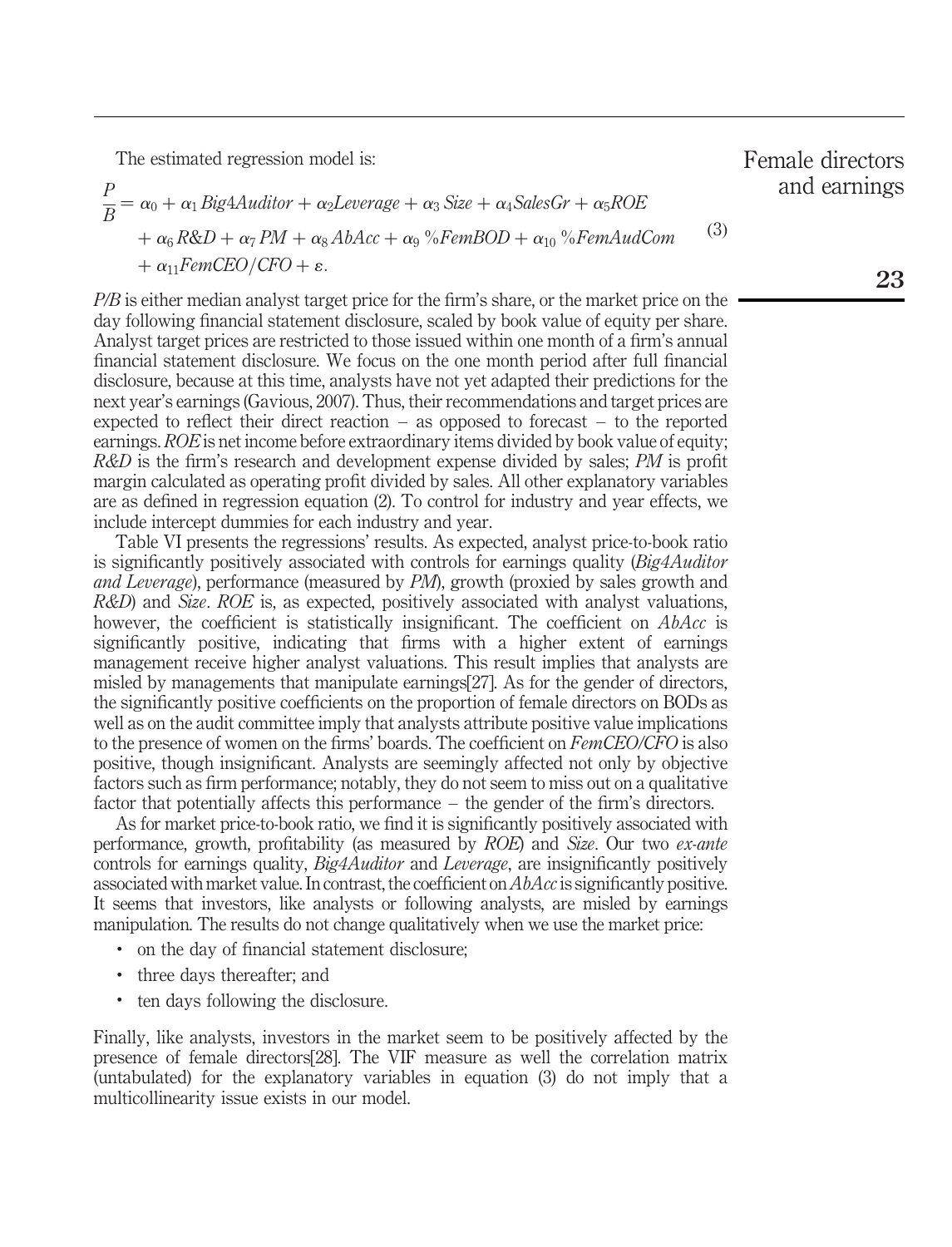| <b>PAR</b> |                                                                                                                                                                                                                                                                                                                          |                               | Analysts' valuations         | Market valuations               |                                 |
|------------|--------------------------------------------------------------------------------------------------------------------------------------------------------------------------------------------------------------------------------------------------------------------------------------------------------------------------|-------------------------------|------------------------------|---------------------------------|---------------------------------|
| 24,1       | Abnormal accruals<br>measured by                                                                                                                                                                                                                                                                                         | Discretionary<br>accruals     | Nonoperating<br>accruals     | Discretionary<br>accruals       | Nonoperating<br>accruals        |
|            | Intercept                                                                                                                                                                                                                                                                                                                | 5.473 (0.010)                 | 6.906(0.041)                 | 1.349(0.653)                    | 3.214 (0.307)                   |
| 24         | Big4<br>Leverage                                                                                                                                                                                                                                                                                                         | 1.806(0.035)<br>3.337 (0.039) | 1.580(0.063)<br>6.252(0.018) | 0.441(0.835)<br>$-1.106(0.598)$ | 0.260(0.908)<br>$-1.766(0.428)$ |
|            | Size                                                                                                                                                                                                                                                                                                                     | 1.384(0.000)                  | 1.914(0.002)                 | 1.175(0.021)                    | 1.218 (0.072)                   |
|            | Sales Growth                                                                                                                                                                                                                                                                                                             | 2.435(0.015)                  | 4.430(0.005)                 | 2.028(0.002)                    | 1.932(0.004)                    |
|            | <b>ROE</b>                                                                                                                                                                                                                                                                                                               | 0.080(0.918)                  | 0.772(0.563)                 | 1.452(0.000)                    | 1.581(0.000)                    |
|            | R&D                                                                                                                                                                                                                                                                                                                      | 2.151(0.027)                  | 2.570 (0.045)                | 2.797 (0.034)                   | 2.120 (0.081)                   |
|            | PM                                                                                                                                                                                                                                                                                                                       | 2.710 (0.070)                 | 2.235(0.031)                 | 2.493 (0.069)                   | 2.118 (0.023)                   |
|            | AbAcc                                                                                                                                                                                                                                                                                                                    | 5.361 (0.094)                 | 9.281(0.041)                 | 3.624(0.000)                    | 3.522(0.000)                    |
|            | %FemBOD                                                                                                                                                                                                                                                                                                                  | 3.618(0.017)                  | 4.093(0.000)                 | 2.437 (0.024)                   | 2.337(0.016)                    |
|            | %FemAudCom                                                                                                                                                                                                                                                                                                               | 1.413(0.671)                  | 6.217(0.003)                 | 2.425(0.052)                    | 1.607(0.254)                    |
|            | FemCEO/CFO                                                                                                                                                                                                                                                                                                               | 0.142(0.915)                  | 2.484 (0.314)                | $-0.349(0.792)$                 | $-0.862(0.546)$                 |
|            | $F$ -value                                                                                                                                                                                                                                                                                                               | 10.731 (0.000)                | 9.349(0.000)                 | 8.578 (0.000)                   | 9.285(0.000)                    |
|            | Adj. $R^2$                                                                                                                                                                                                                                                                                                               | 0.529                         | 0.427                        | 0.245                           | 0.287                           |
|            | No. of observations                                                                                                                                                                                                                                                                                                      | 478                           | 478                          | 478                             | 478                             |
|            | <b>Notes:</b> p-values of the coefficients are presented in parentheses; this table presents an analysis of the<br>relationship between analyst and market valuation multiples and proxies for earnings quality,<br>performance, risk and growth, as well as measures of the presence of female directors; the dependent |                               |                              |                                 |                                 |

relationship between analyst and market valuation multiples and proxies for earnings quality, performance, risk and growth, as well as measures of the presence of female directors; the dependent variable is either the median analyst's target price for the firm's share, issued within one month of a firm's annual financial statement disclosure, or the market share price on the day following financial statement disclosure, scaled by the book value of equity per share; ROE is net income before extraordinary items divided by book value of equity;  $R&D$  is the firm's research and development expense divided by sales; PM is profit margin calculated as operating profit divided by sales; all other explanatory variables are as defined in Table V; to control for industry and year effects, we include intercept dummies for each industry and year; we winsorize the top and bottom 1 percent of the dependent variables as well as of continuous independent variables

## Table VI.

Female directors and earnings management effect on analyst and market valuations

## 6. Summary and conclusion

This study merges accounting and gender theories to explore whether earnings management by a firm is affected by the gender of its directors. We find that the presence of women on the BOD as well as on the audit committee is related to a lower extent of earnings management. Furthermore, we find evidence indicating that earnings management is lower when either the CEO or the CFO is a woman. Notably, in firms with a higher female representation in corporate governance and/or in top management, external monitoring by auditors and creditors seems to be weaker, yet earnings quality is higher. Additional analysis suggests that firm valuations by analysts as well as by investors in the market are positively affected by the presence of female directors. That is, investment decisions do not seem to miss out on this important qualitative factor, but acknowledge its affect on the firm's portrayed performance.

Our findings are supported by gender theories on the unique characteristics of women in business. The distinctive meaning of gender in business is marked in decision-making and risk-taking. Gender literature reports a higher level of morality in judgments and behaviors among women than men, as well as a higher level of anxiety among women than among men. Women tend to blame themselves for failures, whereas men tend to display self-confidence, be certain of their success and explain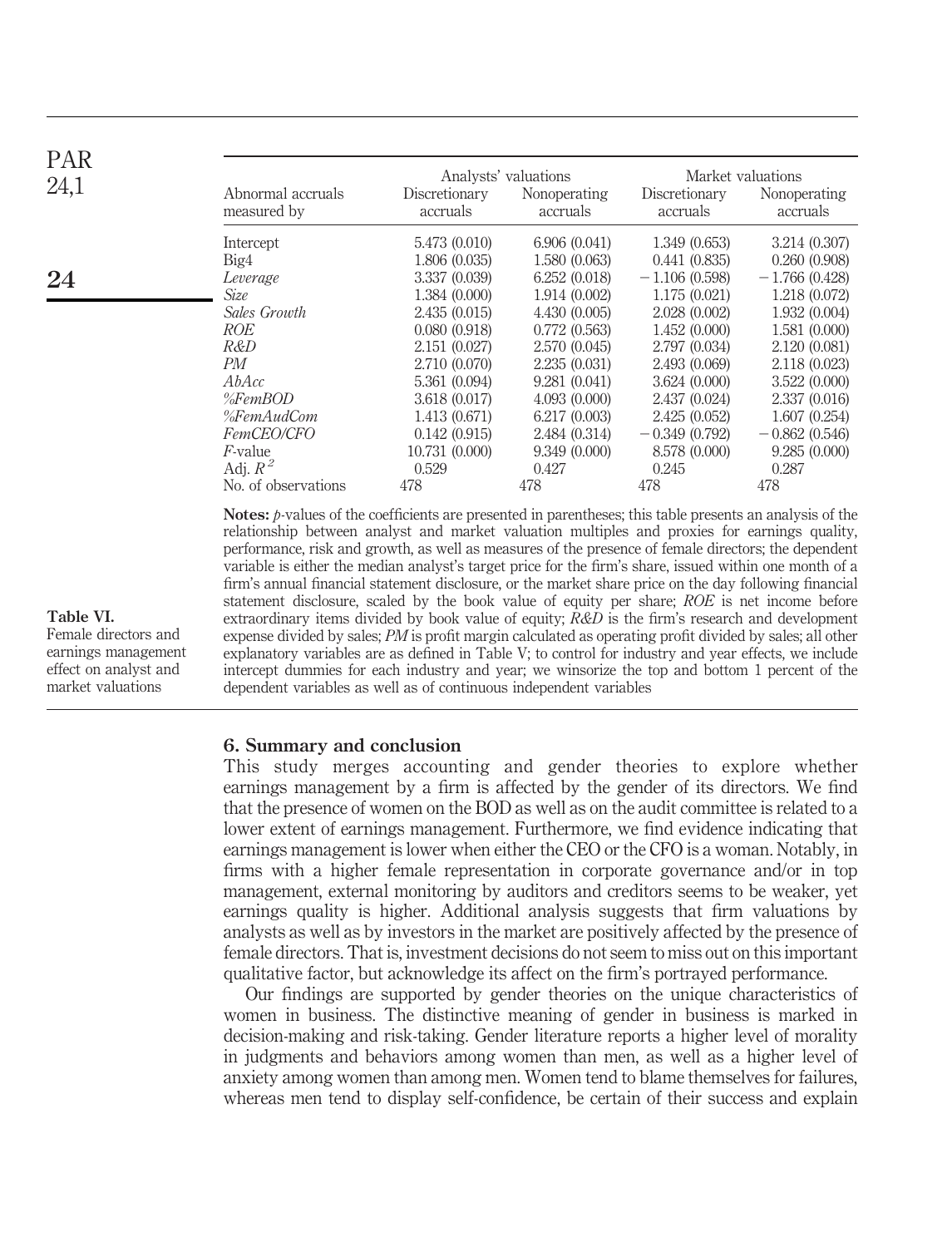failure through lack of desire and motivation. Men expect to perform well, moreso than Female directors women. As men have higher expectations and greater self-confidence, they may take risks to realize those expectations. The findings of our study imply that these characteristics apply not only to women in executive management positions, but also to women in governance positions. Application of our findings to other industries that are subject to different earnings-management incentives, due to regulation or other industry-specific factors, should be further explored in future research.

#### **Notes**

- 1. The definition of the BOD as per the Israeli Companies Law includes directors appointed by the firm's owners, who engage in formalizing and consolidating the firm's strategy and supervising the CEO's operations and performance. The directors do not run the company; the executive management with the CEO on top does. The directors, inter alia, oversee the management and monitor their operations. As such, they are supposed to detect and constrain earnings management, among other things.
- 2. Spain requires a future female board representation of 40 percent (Srinidhi et al., 2011; Burke and Vinnicombe, 2008).
- 3. For example, a BOD with two to three members must include both female and male director/s. On a board with nine members, at least four male and four female directors are required. It should be noted that a law passed in Israel in 1993 that stipulates that "appropriate representation" must be given to both sexes in the composition of the boards of state-owned companies. Following the enactment of this law, the percentage of women on the boards of government companies grew from about 7 to 33 percent. The new bill does not suffice with the definition included in the existing law in Israel with respect to state-owned companies – "appropriate representation" – but stipulates that publicly traded companies have a minimum number of women on their boards, based on board size. (www.knesset.gov. il/privatelaw/data/18/1999.rtf).
- 4. According to the bill, public companies will be forced to adopt a policy of "adopt and disclose" and to publish in their financial statements for their investors, the number of women on the BOD – and not just the names of the members – along with additional information about the number of women in the company. As such, the Authority for the Advancement of the Status of Women submitted a database with the CVs of more than 1,500 women in executive positions, to counter the expected opposition to the bill in advance.
- 5. Independent directors on the BOD and on the audit committee are not involved in conducting earnings manipulations. Rather, they are expected to detect and deter earnings management that may have been conducted by executive managers.
- 6. According to the Israeli law, the CEO can be chairperson of the BOD for a period that does not exceed three years, and requires the BOD approval. The CEO is present at the board meetings even if he is not the chairperson.
- 7. We thank an anonymous referee for this observation.
- 8. According to Horner (1969), achievement-oriented women tend to avoid success, as achievement situations provoke more anxiety for women than for men. While men generally indicate happiness and feelings of satisfaction over achievement, women's responses are far more negative, indicating fear of social rejection and concerns about maintaining femininity.
- 9. We check and find that, with very few exceptions (which were excluded from the analysis), all databases match with each other.

and earnings

25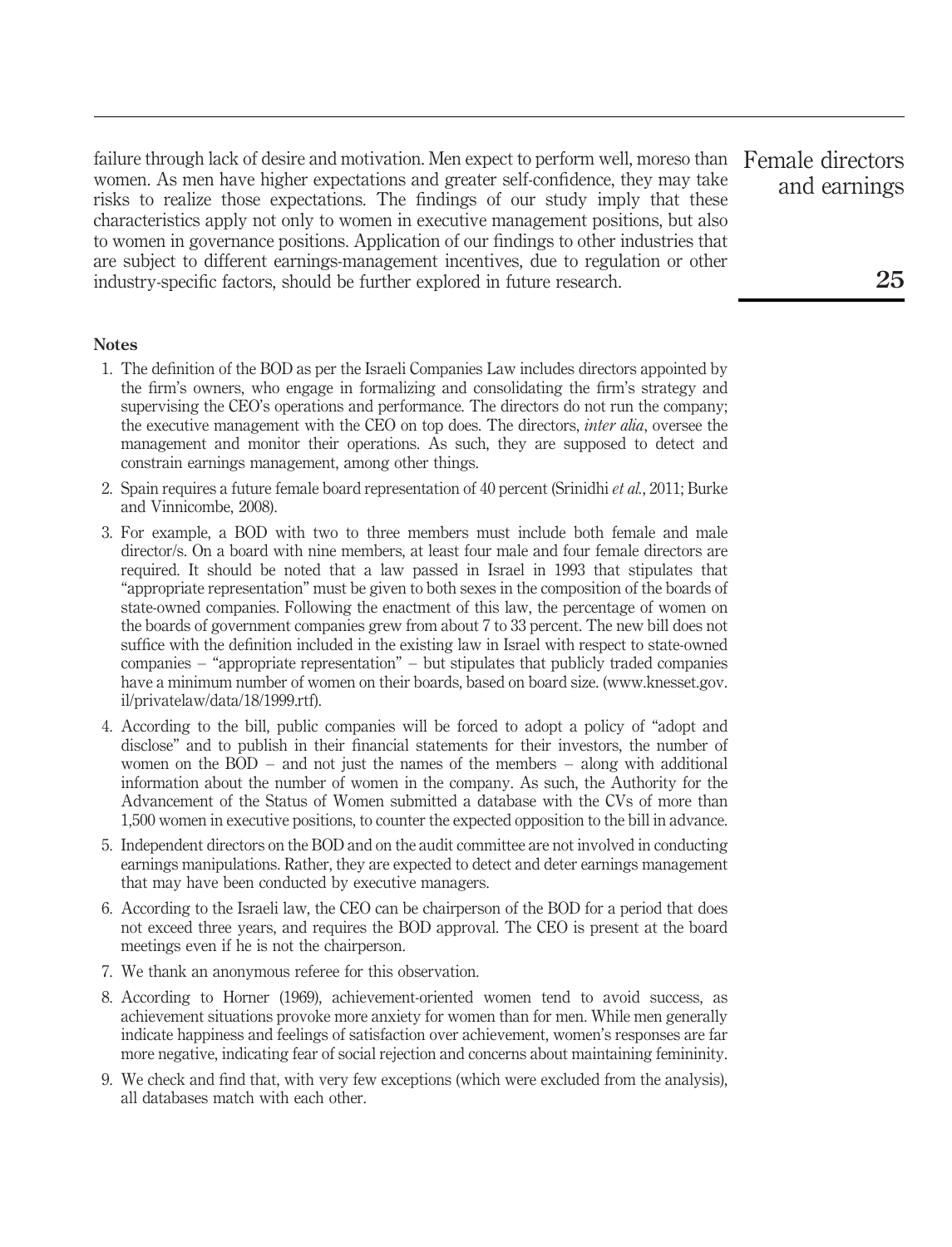| <b>PAR</b><br>24,1 | 10. The requirement that minimum discretionary accruals and minimum nonoperating accruals<br>for our sample firms be higher than one percent of total assets leads to 30 firm-years being<br>excluded from the analysis due to being less likely to manage earnings. The results are<br>qualitatively similar if these firms are included, though statistically weaker.                                                                                                                                                                                                                                                                                                                                                                                                                                                                                  |
|--------------------|----------------------------------------------------------------------------------------------------------------------------------------------------------------------------------------------------------------------------------------------------------------------------------------------------------------------------------------------------------------------------------------------------------------------------------------------------------------------------------------------------------------------------------------------------------------------------------------------------------------------------------------------------------------------------------------------------------------------------------------------------------------------------------------------------------------------------------------------------------|
|                    | 11. Big4 auditor refers to the largest international accounting firms that existed over our sample<br>period.                                                                                                                                                                                                                                                                                                                                                                                                                                                                                                                                                                                                                                                                                                                                            |
| 26                 | 12. We thank an anonymous referee for this observation. When we define firm age as the<br>number of years from establishment rather than years from IPO, the qualitative results<br>remain similar.                                                                                                                                                                                                                                                                                                                                                                                                                                                                                                                                                                                                                                                      |
|                    | 13. We reran our regressions for each industry. All inferences remain qualitatively similar.                                                                                                                                                                                                                                                                                                                                                                                                                                                                                                                                                                                                                                                                                                                                                             |
|                    | 14. Use of signed abnormal accruals captures the direction of earnings management, i.e. whether<br>the firm managed earnings upwards or downwards. For example, managers of a firm in<br>financial distress may choose to manage earnings downwards, if they are engaged in<br>contract negotiations (for example, with lenders; see, DeAngelo <i>et al.</i> , 1994). Alternatively<br>they may choose to manage earnings upwards prior to an attempt to raise capital or to avoid<br>reporting losses and earnings decreases (Burgstahler and Dichev, 1997). Hence, the direction<br>of earnings management depends on specific circumstances in a specific time period for the<br>specific firm.                                                                                                                                                       |
|                    | 15. Two of our sample firms were acquired and went public in 2009.                                                                                                                                                                                                                                                                                                                                                                                                                                                                                                                                                                                                                                                                                                                                                                                       |
|                    | 16. For dichotomous variables with frequencies of 1 and 0, the mean value indicates the<br>percentage of observations that take on the value "1".                                                                                                                                                                                                                                                                                                                                                                                                                                                                                                                                                                                                                                                                                                        |
|                    | 17. We repeat the analyses, categorizing firms based on the median number of women on the<br>BOD (one woman is the median, see Table II), i.e. comparing firm-years with at least one<br>woman on the BOD (347 firm-years) and those with none (131 firm-years). The inferences<br>from the analyses remain similar to those reported in the text and tabulated.                                                                                                                                                                                                                                                                                                                                                                                                                                                                                         |
|                    | 18. To examine whether there is an "independent nature" of female directors that may constrain<br>earnings management (rather than the gender itself constraining earnings management),<br>we compare the presence of female directors and that of female executive managers in our<br>sample firms. In other words, are female directors often independent directors? We find that<br>the proportion of female executive managers in our sample is 15.4 percent (14.5 percent) on<br>average (median), compared with 14.8 percent (14.3 percent) female directors on the<br>companies' BOD, respectively, (Table II). Hence, we cannot make a conjecture as to whether<br>there is an independent nature of female directors in our sample, as the presence of women<br>among executive directors is the same or higher than their presence on the BOD. |
|                    | 19. A CEO is on the board of our sample firms if s/he is a chairperson as well (CEO/Chairperson<br>duality); otherwise, CEOs and CFOs are not members of BOD, and would formally be invited<br>to join board meetings as necessary.                                                                                                                                                                                                                                                                                                                                                                                                                                                                                                                                                                                                                      |
|                    | 20. In addition to board size, Ghosh et al. (2010) find that audit committee size, activity and tenure<br>are associated with earnings management. In contrast, they find that earnings management<br>does not vary with board composition and structure, audit committee composition, expertise<br>and ownership.                                                                                                                                                                                                                                                                                                                                                                                                                                                                                                                                       |
|                    | 21. Similar qualitative results are obtained when using the proportion, rather than the number,<br>of financially literate directors on the BOD.                                                                                                                                                                                                                                                                                                                                                                                                                                                                                                                                                                                                                                                                                                         |
|                    | 22. This is the requirement in Israel as it is in the USA.                                                                                                                                                                                                                                                                                                                                                                                                                                                                                                                                                                                                                                                                                                                                                                                               |
|                    | 23. Another proxy for overconfidence as per Schrand and Zechman (2011) is CEO compensation;<br>however, we could not obtain sufficient information on compensation. We recognize this as a<br>limitation of our model.                                                                                                                                                                                                                                                                                                                                                                                                                                                                                                                                                                                                                                   |
|                    |                                                                                                                                                                                                                                                                                                                                                                                                                                                                                                                                                                                                                                                                                                                                                                                                                                                          |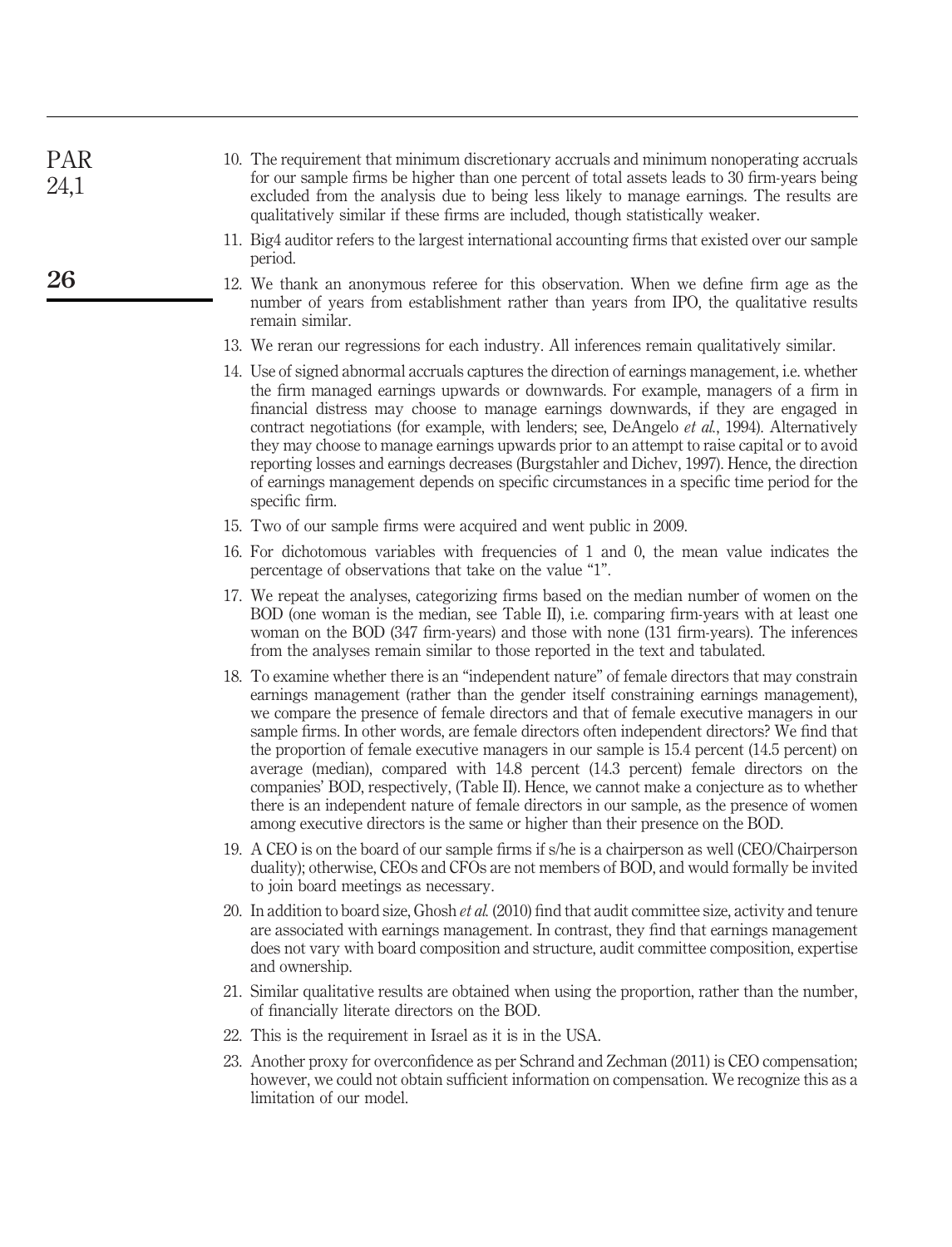- 24. As directors with financial literacy and expertise are more likely to be able to detect earnings management, we inquire about the qualifications of the female directors on the sample firms' boards. We find that in about 30 percent of our sample firms there was at least one female director with financial literacy and expertise (between one and two such female directors, on average). Given this relatively low occurrence of female directors with financial literacy, it seems that our findings with regards to the relation between director gender and earnings management cannot be explained by a financial background or qualifications of these directors.
- 25. In Israel, the BOD of a company that is listed on the exchange is required to determine the minimum number of directors with financial literacy. Hence, no requirement exists that the BOD will consist of some large number of financially literate directors or a number that is considered "sufficient" to enable detection of earnings management. Still, the BOD is required to detect and deter earnings management when reviewing financial statements, even though most of the BOD members may not have a financial background or literacy.
- 26. We use target prices issued by US-based analysts, as taken from The Marker database.
- 27. Prior studies investigating analysts' ability to detect earnings management provide mixed results. For example, Burgstahler and Eames (2003) show that analysts anticipate earnings management to avoid small losses and small earnings decreases, and incorporate the anticipated earnings management in their earnings forecasts. However, analysts appear to be unable to anticipate which firms will engage in such earnings management and which firms will not. Another growing body of literature finds "analysts are unable or unmotivated to anticipate fully firms' earnings management in forecasts" (Abarbanell and Lehavy, 2003). Gavious (2007) shows that analysts react negatively to firms that artificially inflate earnings and that this negative reaction is followed by an even stronger negative reaction by the market.
- 28. Measures of CEO overconfidence were not found to be related either to analyst or to market valuations.

#### References

- Abarbanell, J. and Lehavy, R. (2003), "Can stock recommendations predict earnings management and analysts' earnings forecast errors?", Journal of Accounting Research, Vol. 41 No. 1, pp. 1-31.
- Aboody, D., Hughes, J. and Liu, J. (2005), "Earnings quality, insider trading and cost of capital", Journal of Accounting Research, Vol. 43, pp. 651-73.
- Adams, R.B. and Ferreira, D. (2009), "Women in the boardroom and their impact on governance and performance", Journal of Financial Economics, Vol. 94, pp. 291-309.
- Ambrose, M.L. and Schminke, M. (1999), "Sex differences in business ethics: the importance of perceptions", Journal of Managerial Issues, Vol. 11 No. 4, pp. 454-74.
- Avnimelech, G. (2008), "A five-phase entrepreneurial oriented innovation and technology policy profile: the Israeli experience", European Planning Studies, Vol. 16 No. 1, pp. 81-98.
- Avnimelech, G. and Teubal, M. (2004a), "Strength of market forces and the successful emergence of Israel's venture capital industry: insights from a policy-led case of structural change", Revue Economique, Vol. 55 No. 6, pp. 1265-300.
- Avnimelech, G. and Teubal, M. (2004b), "Venture capital start-up co-evolution and the emergence & development of Israel's new high tech cluster. Part 1: macroeconomic & industry analysis", Economics of Innovation and New Technology, Vol. 13 No. 1, pp. 33-60.
- Avnimelech, G. and Teubal, M. (2006), "Creating venture capital (VC) industries that co-evolve with high tech clusters: insights from an extended industry life cycle perspective of the Israeli experience", Research Policy, Vol. 35 No. 10, pp. 1477-98.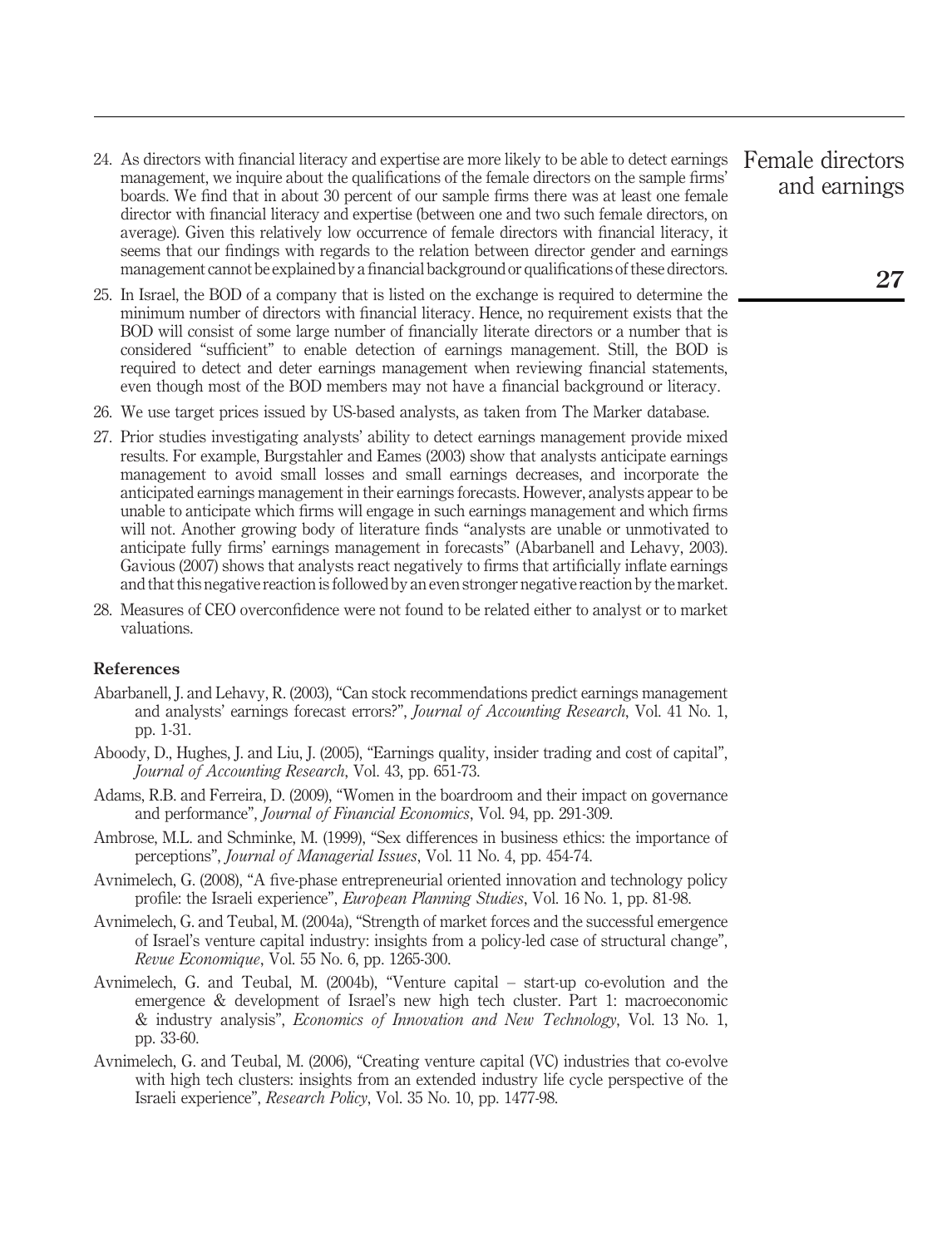| PAR<br>24,1 | Balsam, S., Bartov, E. and Marquardt, C. (2002), "Accruals management, investor sophistication,<br>and equity valuation: evidence from 10-Q filings", Journal of Accounting Research, Vol. 40<br>No. 4, pp. 987-1012.                                                                         |
|-------------|-----------------------------------------------------------------------------------------------------------------------------------------------------------------------------------------------------------------------------------------------------------------------------------------------|
|             | Barber, B. and Odean, T. (2001), "Boys will be boys: gender, overconfidence, and common stock<br>investment", Quarterly Journal of Economics, Vol. 116, pp. 261-92.                                                                                                                           |
| 28          | Becker, C.L., DeFond, M.L., Jiambalvo, J. and Subramanyam, K.R. (1998), "The effect of audit<br>quality on earnings management", Contemporary Accounting Research, Vol. 15, pp. 1-24.                                                                                                         |
|             | Benkraiem, R. (2009), "Does the presence of independent directors influence accruals<br>management?", Journal of Applied Business Research, Vol. 25 No. 6, pp. 77-87.                                                                                                                         |
|             | Berlin, M. and Loeys, J. (1988), "Bond covenants and delegated monitoring", The Journal of<br><i>Finance</i> , Vol. 43, pp. 397-412.                                                                                                                                                          |
|             | Bermig, A. and Frick, B. (2010), "Who is the better monitor? The impact of female board<br>directors, board composition, and board size on earnings management", working paper,<br>University of Paderborn, Paderborn, May 1.                                                                 |
|             | Betz, M., O'Connel, L. and Shepard, J.M. (1989), "Gender differences in proclivity for unethical<br>behavior", Journal of Business Ethics, Vol. 8 No. 5, pp. 321-4.                                                                                                                           |
|             | Bresnahan, T., Gambardella, A. and Saxenian, A. (2001), "Old economy inputs for new economy<br>outputs: cluster formation in the new silicon valleys", <i>Industrial Corporate Change</i> , Vol. 10<br>No. 4, pp. 835-60.                                                                     |
|             | Brown, S., Lo, K. and Lys, T. (1999), "Use of $R^2$ in accounting research: measuring changes in<br>value relevance over the last four decades", Journal of Accounting and Economics, Vol. 28,<br>pp. 83-115.                                                                                 |
|             | Burgstahler, D. and Dichev, I. (1997), "Earnings management to avoid earnings decreases and<br>losses", Journal of Accounting and Economics, Vol. 24 No. 1, pp. 99-126.                                                                                                                       |
|             | Burgstahler, D. and Eames, M. (2003), "Earnings management to avoid losses and earnings<br>decreases: are analysts fooled?", Contemporary Accounting Research, Vol. 20 No. 2,<br>pp. 253-94.                                                                                                  |
|             | Burke, R.J. and Vinnicombe, S. (2008), "Women on corporate boards of directors: international issues<br>and opportunities", in Vinnicombe, S., Singh, V., Burke, R.J., Bilimoria, D. and Huse, M. (Eds),<br><i>Women on Corporate Boards</i> , Edward Elgar, Northampton, MA, pp. 1-11.       |
|             | Callen, J.L., Gavious, I. and Segal, D. (2010), "The complementary relationship between financial<br>and non-financial information in the biotechnology industry and the degree of investor<br>sophistication", Journal of Contemporary Accounting and Economics, Vol. 6 No. 2,<br>pp. 61-76. |
|             | Campbell, K. and Minguez-Vera, A. (2008), "Gender diversity in the boardroom and firm financial<br>performance", Journal of Business Ethics, Vol. 83, pp. 435-51.                                                                                                                             |
|             | Carmell, A. and De Fontaenet, C. (2004), "Israel's silicon vadi", in Bresnahan, T. and<br>Gambardella, A. (Eds), Building High Tech Clusters: Silicon Valley and Beyond, Cambridge<br>University Press, Cambridge, pp. 75-87.                                                                 |
|             | Carter, D., Simkins, B. and Simpson, W. (2003), "Corporate governance, board diversity, and firm<br>value", The Financial Review, Vol. 38, pp. 33-53.                                                                                                                                         |
|             | Catalyst (2009), <i>Women in Europe</i> , Catalyst, New York, NY.                                                                                                                                                                                                                             |
|             | Cohen, D.A., Dey, A. and Lys, T.Z. (2008), "Real and accrual-based earnings management in the<br>pre- and post-Sarbanes-Oxley periods", The Accounting Review, Vol. 83 No. 3, pp. 757-87.                                                                                                     |
|             | Collins, D. (2000), "The quest to improve the human condition: the first 1,500 articles published in<br><i>'Journal of Business Ethics''', Journal of Business Ethics, Vol. 26, pp. 1-73.</i>                                                                                                 |
|             |                                                                                                                                                                                                                                                                                               |

28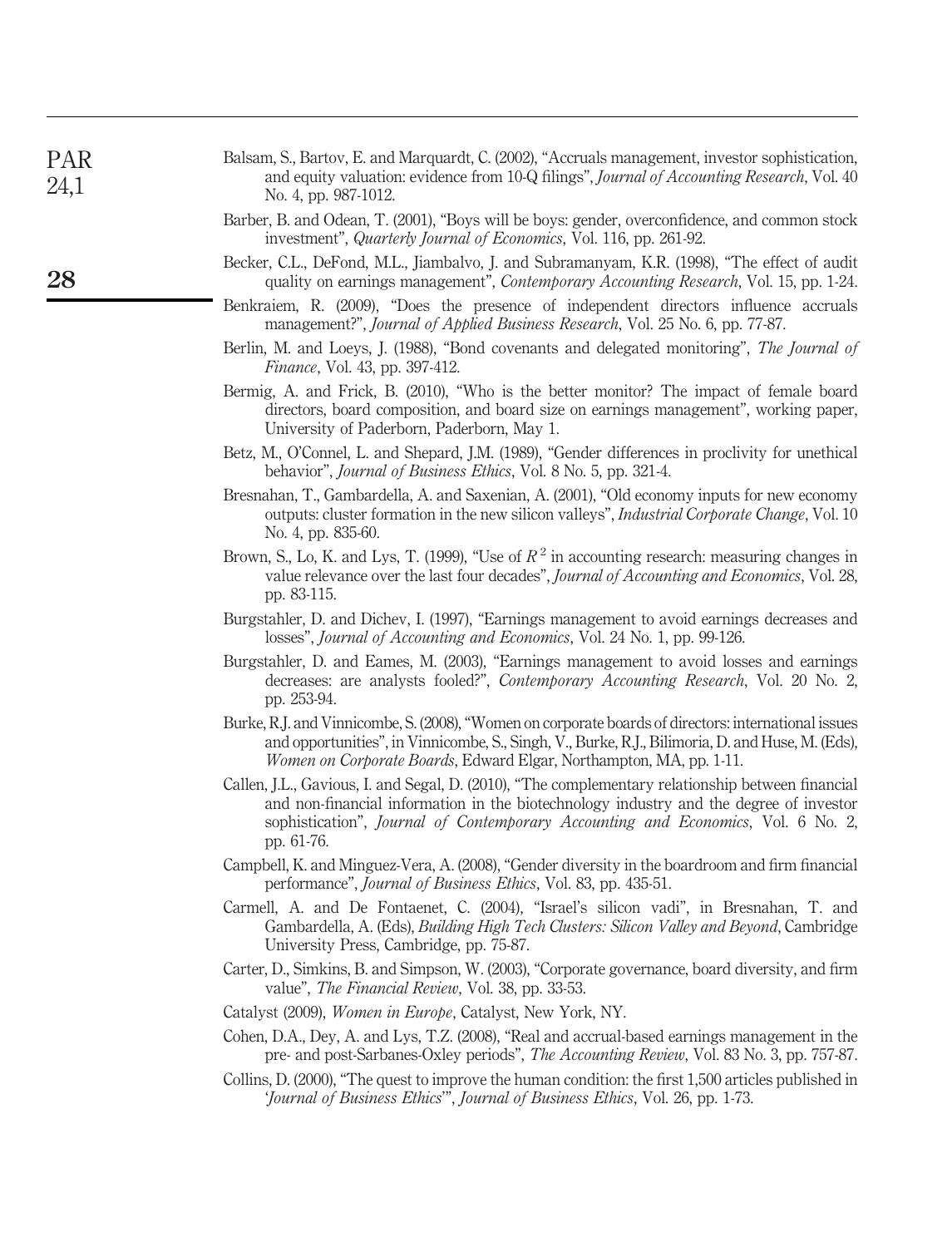- Collins, D.W., Maydew, E.L. and Weiss, I.S. (1997), "Changes in the value-relevance of earnings and book values over the past forty years", Journal of Accounting and Economics, Vol. 24, pp. 39-67. Female directors
- Core, J.E., Guay, W.R. and Buskirk, A.V. (2003), "Market valuations in the new economy: an investigation of what has changed", Journal of Accounting and Economics, Vol. 34, pp. 43-67.
- Dalton, D., Daily, C., Johnson, J. and Ellstrand, A. (1999), "Number of directors and financial performance: a meta-analysis", Academy of Management Journal, Vol. 42, pp. 674-86.
- DeAngelo, H., DeAngelo, L.E. and Skinner, D. (1994), "Accounting choice in troubled companies", Journal of Accounting and Economics, Vol. 17 Nos 1/2, pp. 113-43.
- DeAngelo, L.E. (1981), "Auditor size and audit quality", *Journal of Accounting and Economics*, Vol. 3, pp. 183-99.
- Dechow, P.M. and Skinner, D.J. (2000), "Earnings management: reconciling the views of accounting academics, practitioners, and regulators", Accounting Horizons, Vol. 14, June, pp. 235-50.
- Dechow, P.M., Sloan, R.G. and Sweeney, A.P. (1995), "Detecting earnings management", The Accounting Review, Vol. 70, pp. 193-225.
- De Franco, G., Gavious, I., Jin, J. and Richardson, G.D. (2011), "Do private company targets that hire Big4 auditors receive higher proceeds?", *Contemporary Accounting Research*, Vol. 28 No. 1, pp. 215-62.
- Eccles, J.S. (1994), "Understanding women's educational and occupational choices: applying the Eccles et al. model of achievement-related choices", Psychology of Women Quarterly, Vol. 18, pp. 585-610.
- Eisenberg, T., Sundgren, S. and Wells, M. (1998), "Larger board size and decreasing firm value in small firms", Journal of Financial Economics, Vol. 48, pp. 35-54.
- Erhardt, N., Werbel, J. and Shrader, C. (2003), "Board of director diversity and firm financial performance", Corporate Governance: An International Review, Vol. 11, pp. 102-10.
- Erickson, M. and Wang, S. (1999), "Earnings management by acquiring firms in stock for stock mergers", Journal of Accounting and Economics, Vol. 27, pp. 149-76.
- Fama, E. (1985), "What's different about banks?", Journal of Monetary Economics, Vol. 15, pp. 29-39.
- Farrell, K. and Hersch, P. (2005), "Additions to corporate boards: the effect of gender", Journal of Corporate Finance, Vol. 11, pp. 85-106.
- Fondas, N. and Sassalos, S. (2000), "A different voice in the boardroom: how the presence of women directors affects board influence over management", Global Focus, Vol. 12, pp. 13-22.
- Francis, J.R., Maydew, E.L. and Sparks, H.C. (1999), "The role of Big 6 auditors in the credible reporting of accruals", Auditing: A Journal of Practice & Theory, Vol. 18, pp. 17-34.
- Garcia-Meca, E. and Sanchez-Ballesta, J.P. (2009), "Corporate governance and earnings management: a meta analysis", Corporate Governance: An International Review, Vol. 17 No. 5, pp. 594-610.
- Gavious, I. (2007), "Market reaction to earnings management: the incremental contribution of analysts", International Research Journal of Finance and Economics, Vol. 8, pp. 196-214.
- Geiger, M.A., North, D.S. and O'Connell, B.T. (2005), "The auditor-to-client revolving door and earnings management", Journal of Accounting, Auditing and Finance, Vol. 20, pp. 1-26.

and earnings

29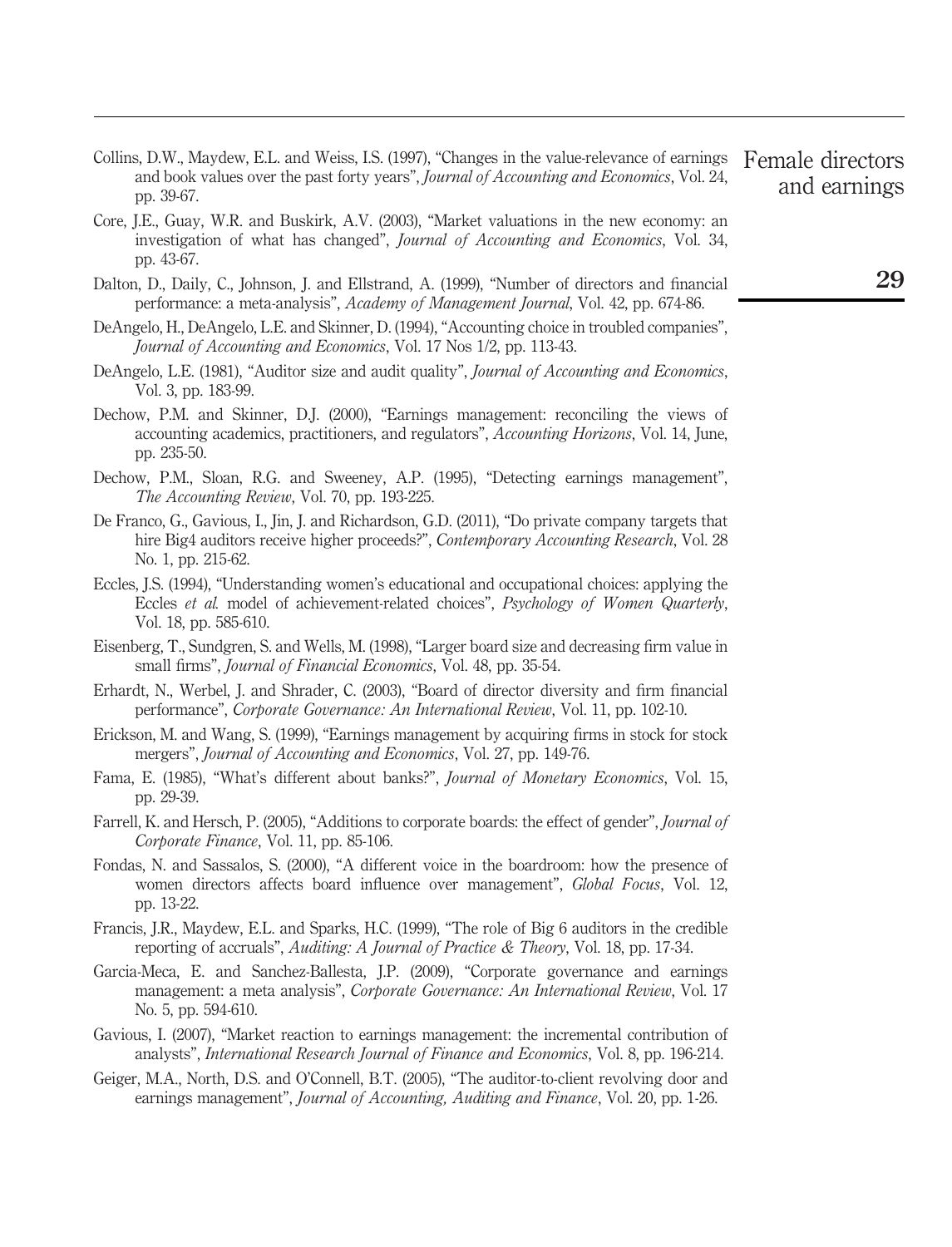| <b>PAR</b><br>24,1 | Ghosh, A., Marra, A. and Moon, D. (2010), "Corporate boards, audit committees, and earnings<br>management: pre- and post-SOX evidence", <i>Journal of Business, Finance and Accounting</i> ,<br>Vol. 37 Nos 9/10, pp. 1145-76.        |
|--------------------|---------------------------------------------------------------------------------------------------------------------------------------------------------------------------------------------------------------------------------------|
|                    | Givoly, D. and Hayn, C. (2000), "The changing time-series properties of earnings, cashflows and<br>accruals: has financial reporting become more conservative?", Journal of Accounting and<br>Economics, Vol. 29, pp. 287-320.        |
| 30                 | Hermalin, B. and Weisbach, M. (1988), "The determinants of board composition", The Rand<br><i>Journal of Economics</i> , Vol. 19, pp. 589-606.                                                                                        |
|                    | Hillman, A.J., Shropshire, C. and Cannella, A.A. (2007), "Organizational predictors of women on<br>corporate boards", Academy of Management Journal, Vol. 50 No. 4, pp. 941-52.                                                       |
|                    | Horner, M.S. (1969), "Fail: bright women", Psychology Today, Vol. 3 No. 6, p. 36.                                                                                                                                                     |
|                    | Huang, P., Louwers, T.J., Moffitt, J.S. and Zhang, Y. (2008), "Ethical management, corporate<br>governance, and abnormal accruals", Journal of Business Ethics, Vol. 83, pp. 469-87.                                                  |
|                    | Huse, M. and Solberg, A. (2006), "Gender-related boardroom dynamics: how Scandinavian<br>women make and can make contributions on corporate boards", Women in Management<br><i>Review</i> , Vol. 21, pp. 113-30.                      |
|                    | Hyde, J.S. and Kling, K.C. (2001), "Women, motivation and achievement", Psychology of Women<br><i>Quarterly</i> , Vol. 25, pp. 364-78.                                                                                                |
|                    | Jenkins, S.R. (1987), "Need for achievement and women's careers over 14 years: evidence for<br>occupational structure effects", <i>Journal of Personality and Social Psychology</i> , Vol. 53,<br>pp. 922-32.                         |
|                    | Jiang, J., Petroni, K. and Wang, I. (2010), "CFOs and CEOs: who has the most influence on<br>earnings management", Journal of Financial Economics, Vol. 96, pp. 513-26.                                                               |
|                    | Jones, J. (1991), "Earnings management during import relief investigations", <i>Journal of</i><br>Accounting Research, Vol. 29, pp. 193-228.                                                                                          |
|                    | Kaplan, S., Pany, K., Samuels, J. and Zhang, J. (2009), "An examination of the association between<br>gender and reporting intentions for fraudulent financial reporting", Journal of Business<br><i>Ethics</i> , Vol. 87, pp. 15-30. |
|                    | Klein, A. (2002), "Audit committee, board of director characteristics, and earnings management",<br><i>Journal of Accounting and Economics, Vol. 33, pp. 375-400.</i>                                                                 |
|                    | Kothari, S.P., Leone, A.J. and Wasley, C.E. (2005), "Performance matched discretionary accrual<br>measures", <i>Journal of Accounting and Economics</i> , Vol. 39, pp. 163-97.                                                        |
|                    | Krishman, G.V. and Parsons, L.M. (2008), "Getting the bottom line: an exploration of gender and<br>earnings quality", <i>Journal of Business Ethics</i> , Vol. 78, pp. 65-76.                                                         |
|                    | Lin, J.W. and Hwang, M.I. (2010), "Audit quality, corporate governance, and earnings<br>management: a meta-analysis", <i>International Journal of Auditing</i> , Vol. 14 No. 1, pp. 57-77.                                            |
|                    | McClelland, D. (1966), "Longitudinal trends in the relation of thought to action", Journal of<br>Consulting Psychology, Vol. 30, pp. 479-83.                                                                                          |
|                    | McNichols, M.F. (2002), "Discussion of the quality of accruals and earnings: the role of accrual<br>estimation errors", The Accounting Review, Vol. 77, pp. 61-9 (supplement).                                                        |
|                    | Malach Pines, A. (1989), The Juggler, Am Oved, Tel Aviv.                                                                                                                                                                              |
|                    | Mednick, M.T. (1989), "On the politics of psychological constructs: stop the bandwagon, I want to<br>get off", American Psychologist, Vol. 44, pp. 1118-23.                                                                           |
|                    | Miethe, T.D. and Rothschild, J. (1994), "Whistleblowing and the control of organizational<br>misconduct", Sociological Inquiry, Vol. 643, pp. 322-47.                                                                                 |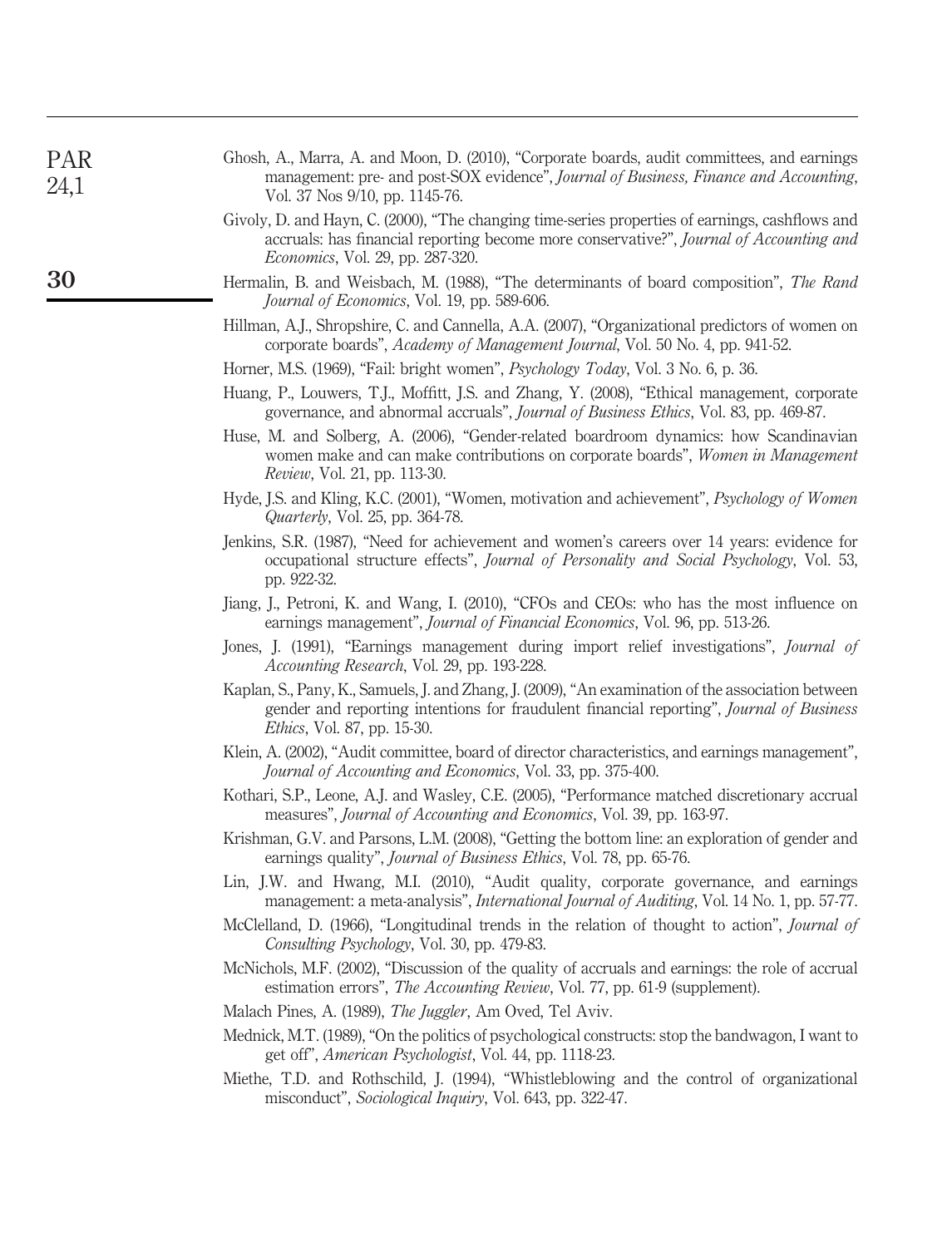- Morrison, A.M., Randall, P.W., Van Valsor, E. and The Center for Creative Leadership (2004), Female directors Breaking the Glass Ceiling, Addison-Wesley, Boston, MA.
- O'Fallon, M.J. and Butterfield, K.D. (2003), "A review of the empirical ethical decision-making literature: 1996-2003", Journal of Business Ethics, Vol. 59, pp. 375-413.
- Offermann, L.R. and Armitage, M.A. (1993), "Stress and the woman manager: sources, health outcomes, and interventions", in Fagenson, E.A. (Ed.), Women in Management 4: Women and Work, Sage, Thousand Oaks, CA, pp. 107-21.
- Osma, B.G. and Noguer, B.G. (2007), "The effect of the board composition and its monitoring committees on earnings management: evidence from Spain", Corporate Governance, Vol. 15 No. 6, pp. 1413-28.
- Peni, E. and Vahamma, S. (2010), "Female executives and earnings management", Managerial Finance Journal, Vol. 36 No. 7, pp. 1-20.
- Powell, G.N. (1988), Women and Men in Management, Sage, Newbury Park, CA.
- Powel, M. and Ansic, D. (1997), "Gender differences in risk behavior in financial decision-making: an experimental analysis", Journal of Economy Psychology, Vol. 18, pp. 605-28.
- Raman, K. and Shahrur, H. (2008), "Relationship-specific investments and earnings management: evidence on corporate suppliers and customers", The Accounting Review, Vol. 83 No. 4, pp. 1041-81.
- Schrand, C.M. and Zechman, S.L.C. (2011), "Executive overconfidence and the slippery slope to fraud", working paper, University of Pennsylvania, The Wharton School, Philadelphia, PA, May 1.
- Shan, Y., Taylor, S. and Walter, T. (2010), "Errors in estimating unexpected accruals in the presence of large changes in net external financing", working paper, University of Technology, Sydney, November 16.
- Shivdasani, A. (1993), "Board composition, ownership structure and hostile takeovers", *Journal* of Accounting and Economics, Vol. 16, pp. 167-98.
- Srinidhi, B., Gul, F.A. and Tsui, J. (2011), "Female directors and earnings quality", Contemporary Accounting Research, Vol. 28, pp. 1610-44.
- Terjesen, S., Sealy, R. and Singh, V. (2009), "Women directors on corporate boards: a review and research agenda", Corporate Governance: An International Review, Vol. 17 No. 3, pp. 320-37.
- Vermeir, I. and Van Kenhove, P. (2007), "Gender differences in double standards", Journal of Business Ethics, Vol. 81, pp. 281-95.
- Wei, Z. and Xie, F. (2009), "CFO gender and earnings management", working paper, University of Texas, Austin, TX, December 30.
- Xie, B., Davidson, W. and DaDalt, P. (2003), "Earnings management and corporate governance: the roles of the board and the audit committee", *Journal of Corporate Finance*, Vol. 9, pp. 295-316.
- Yemark, D. (1996), "Good timing: CEO stock option awards and company news announcements", Journal of Finance, Vol. 52, pp. 449-76.
- Yu, J. (2007), "Loan spreads and unexpected earnings: do banks know what analysts don't know?", working paper, Ohio State University, Columbus, OH, January 28.

#### Further reading

Bernardo, A.E. and Welch, I. (2001), "On the evolution of overconfidence and entrepreneurs", Journal of Economics & Management Strategy, Vol. 10 No. 3, pp. 301-30.

31

and earnings